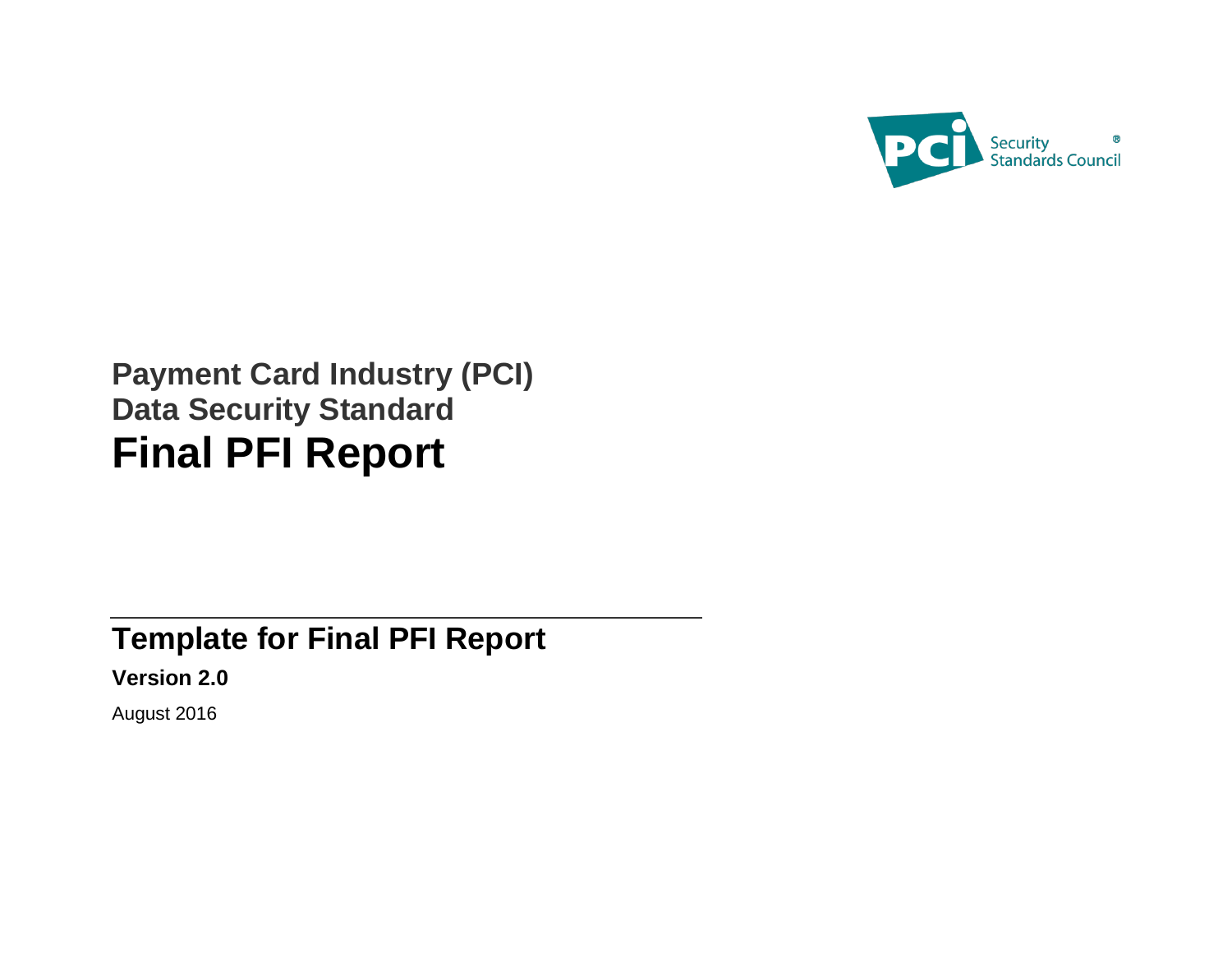

# <span id="page-1-0"></span>**Document Changes**

| Date          | <b>Version</b> | <b>Description</b>                                                                                                                                                                         |
|---------------|----------------|--------------------------------------------------------------------------------------------------------------------------------------------------------------------------------------------|
| August 2014   | 1.0            | To introduce the template for submitting Final PFI Report                                                                                                                                  |
| February 2015 | 1.1            | Clarification to Appendix A                                                                                                                                                                |
|               |                | Combined the following templates to create the Final PFI Report:                                                                                                                           |
|               |                | PFI RT Remote Final PFI Response Template                                                                                                                                                  |
|               |                | PFI RT Final PFI Response Template                                                                                                                                                         |
|               | 2.0            | Added a Table of Changes for PFI Assessors to capture various iterations of the report.                                                                                                    |
|               |                | Added additional reporting to include the case number, client/PFI/acquiring bank contact<br>information, brand acceptance, malware family, phishing email samples and date of containment. |
| August 2016   |                | Clarified definitions for "cause of breach" and "contribute to breach."                                                                                                                    |
|               |                | Clarified reporting regarding the number of cards exposed.                                                                                                                                 |
|               |                | Added an instruction to include the "date of containment."                                                                                                                                 |
|               |                | Clarified that all times/dates must be in GMT.                                                                                                                                             |
|               |                | Changed "Compromised Entity" to "Entity Under Investigation" throughout the document.                                                                                                      |
|               |                | Added new appendix to address the impacted entities.                                                                                                                                       |
|               |                | Other minor corrections and edits made for clarification and/or format.                                                                                                                    |

# <span id="page-1-1"></span>**Table of Changes**

This table must be used by PFI Companies to document changes that have been made with each iteration of the Final PFI Report.

| <b>Company Name</b> | Name/Title | <b>Date</b> | <b>Version</b> | <b>Description</b> |
|---------------------|------------|-------------|----------------|--------------------|
|                     |            |             |                |                    |
|                     |            |             |                |                    |
|                     |            |             |                |                    |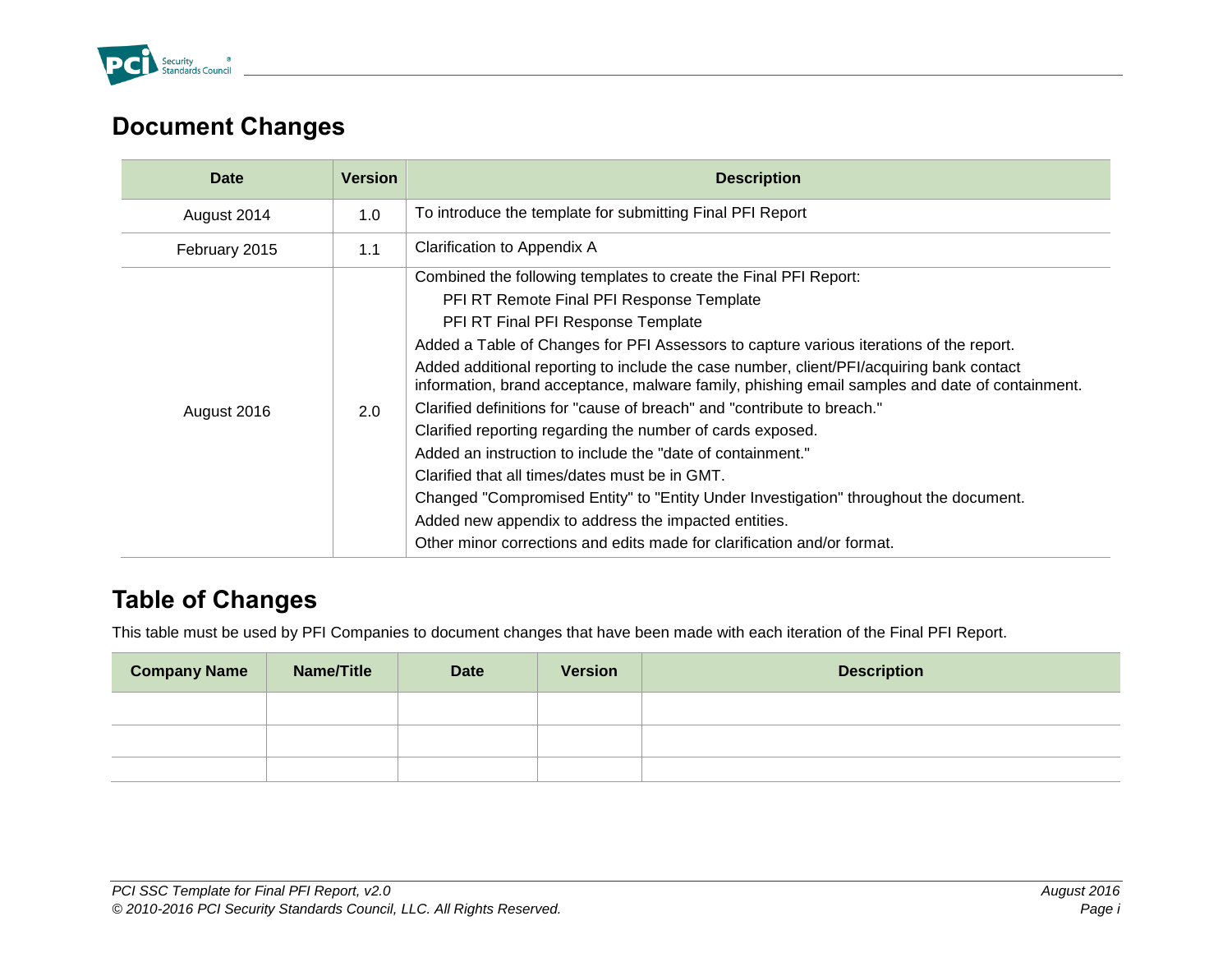

# **Table of Contents**

| 1.2<br>1.3<br>1.4<br>1.5        |         |  |
|---------------------------------|---------|--|
| 1.6                             |         |  |
| 2.1                             |         |  |
| 3.1<br>3.2<br>3.3<br>3.4<br>3.5 | Summary |  |
|                                 |         |  |
| 4.1<br>4.2                      |         |  |
|                                 |         |  |
| 5.1<br>5.2<br>5.3               |         |  |
| 5.4<br>5.5                      |         |  |
| 5.6<br>5.7<br>5.8               |         |  |
|                                 |         |  |
| 6.1<br>6.2                      |         |  |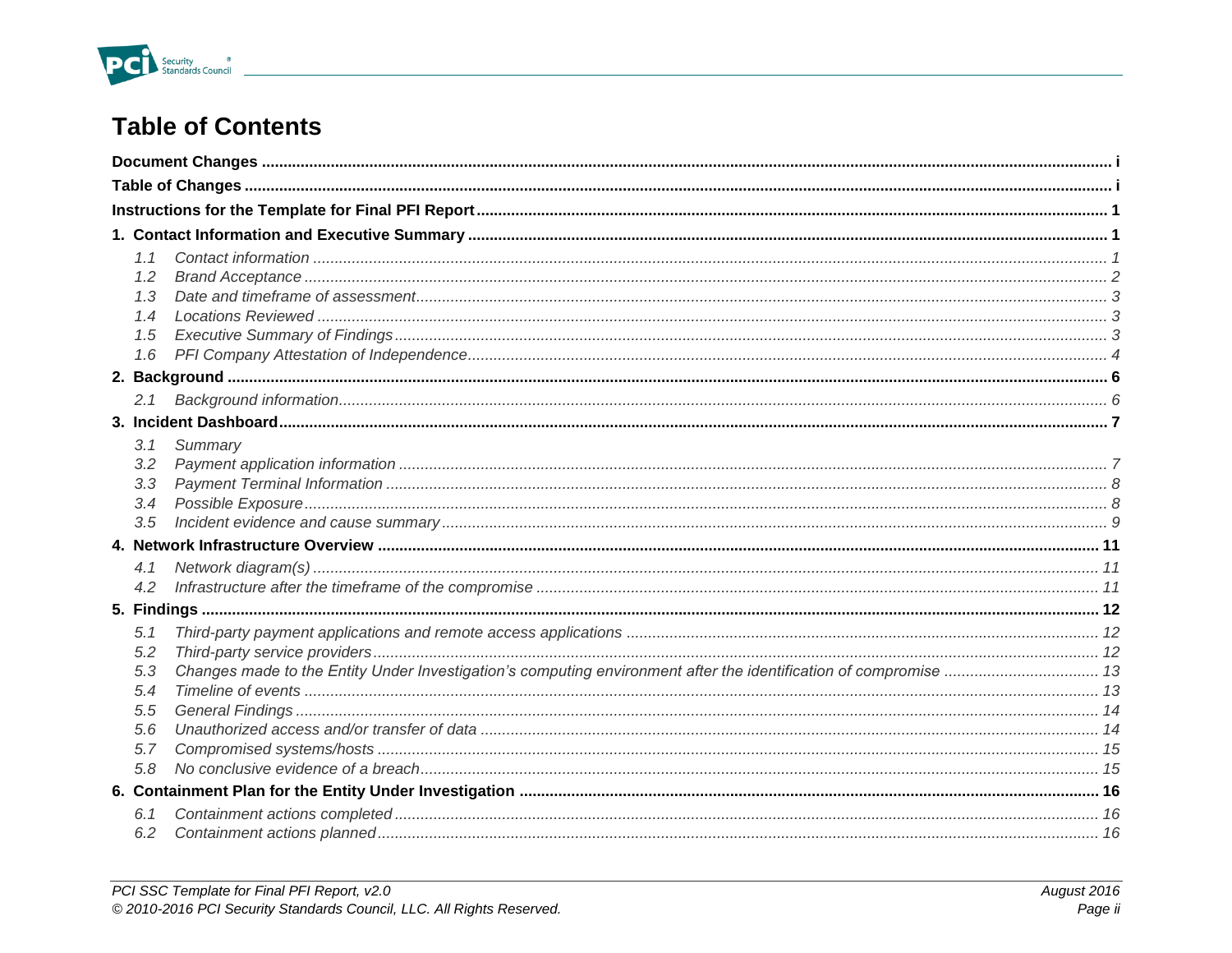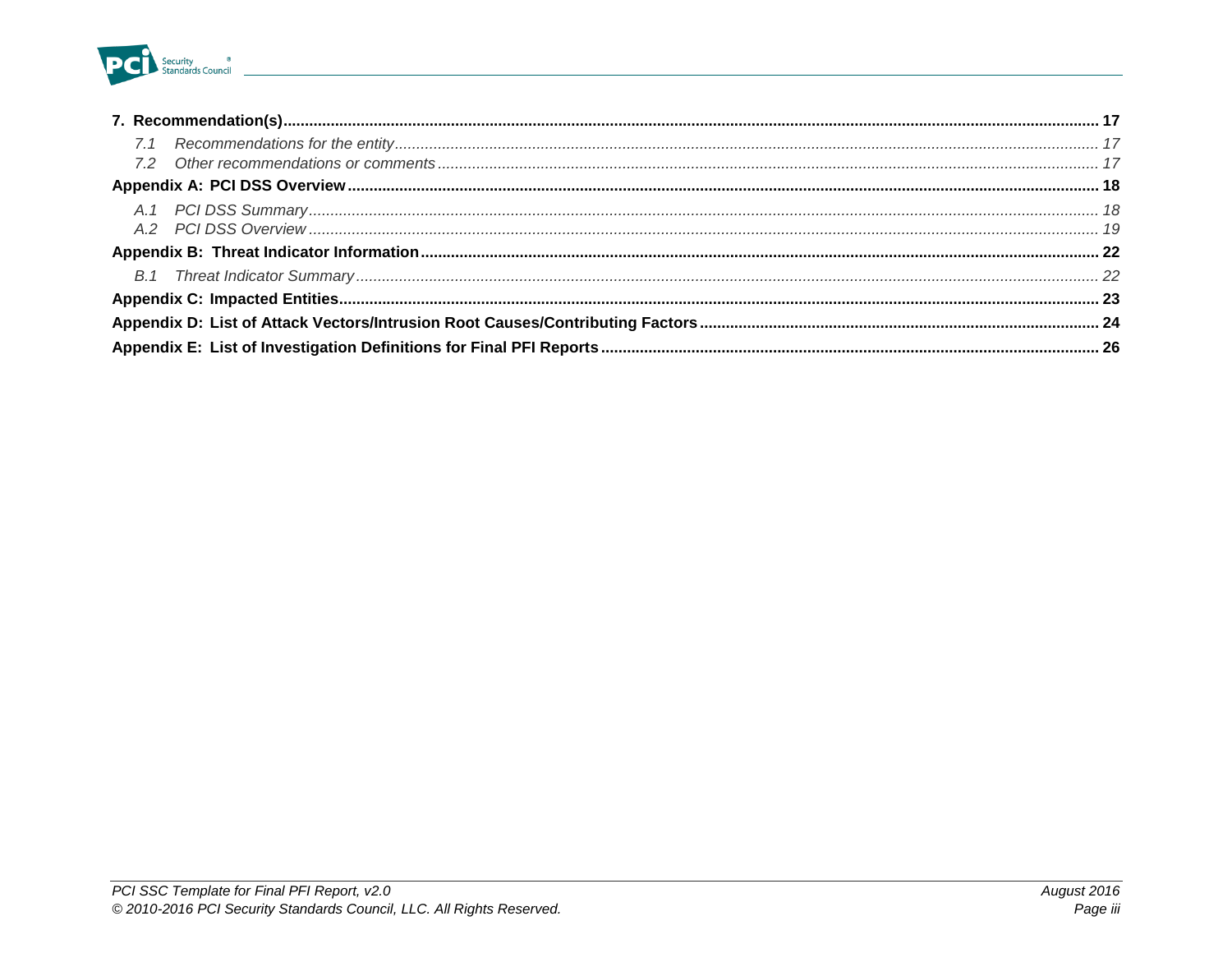

# <span id="page-4-0"></span>**Instructions for the Template for Final PFI Report**

This reporting template provides reporting tables and reporting instructions for PFIs to use, and should be completed fully. This can help provide reasonable assurance that a consistent level of reporting is present among PFIs. Do not delete any sections or rows of this template, but feel free to add rows as needed.

Definitions for certain terms in this template are provided at Appendix E.

**Use of this Reporting Template is mandatory for all Final PFI Reports.**

# <span id="page-4-1"></span>**1. Contact Information and Executive Summary**

#### <span id="page-4-2"></span>*1.1 Contact information*

| <b>Client</b>                                                   |  |              |  |  |
|-----------------------------------------------------------------|--|--------------|--|--|
| Company name:<br>٠                                              |  | Case number: |  |  |
| Company address:<br>٠                                           |  |              |  |  |
| Company URL:<br>٠                                               |  |              |  |  |
| Company contact name:<br>٠                                      |  |              |  |  |
| Contact phone number:<br>٠                                      |  |              |  |  |
| Contact e-mail address:<br>٠                                    |  |              |  |  |
| <b>Acquiring Bank(s)</b>                                        |  |              |  |  |
| Additional rows may be added to accommodate multiple acquirers. |  |              |  |  |
| Company name:<br>٠                                              |  |              |  |  |
| Company address:<br>٠                                           |  |              |  |  |
| Company contact name:<br>٠                                      |  |              |  |  |
| Contact phone number:<br>$\blacksquare$                         |  |              |  |  |
| Contact e-mail address:<br>$\blacksquare$                       |  |              |  |  |
| Has the acquirer(s) been notified?<br>٠                         |  |              |  |  |
| <b>PFI Company</b>                                              |  |              |  |  |
| Company name:<br>٠                                              |  |              |  |  |
| Company address:                                                |  |              |  |  |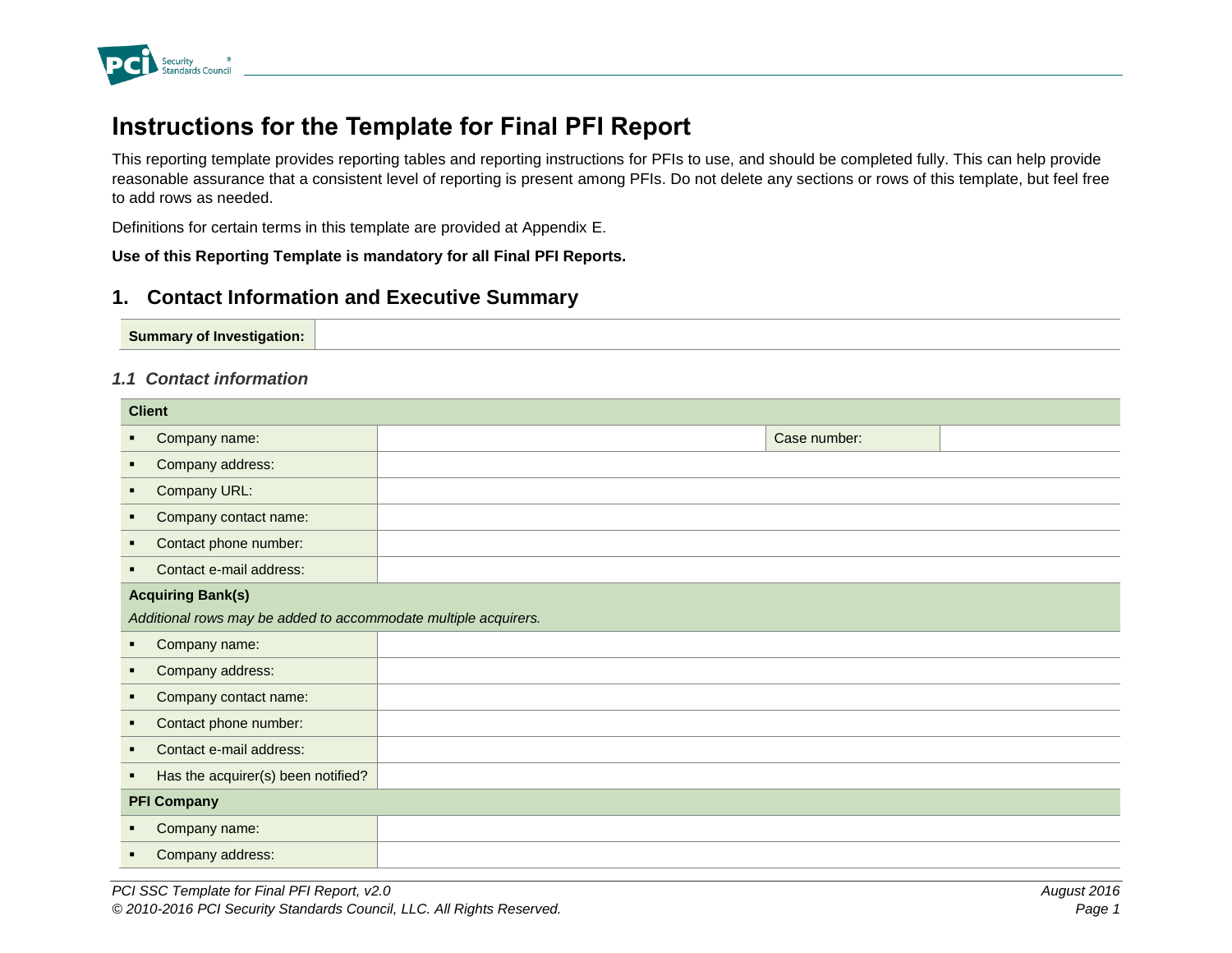

|                               | • Company website:       |  |
|-------------------------------|--------------------------|--|
|                               | <b>PFI Employee</b>      |  |
| $\mathbf{H}=\mathbf{0}$       | Employee name:           |  |
| $\mathbf{R}^{\text{max}}$     | Employee phone number:   |  |
| $\mathbf{R} \in \mathbb{R}^n$ | Employee e-mail address: |  |

# <span id="page-5-0"></span>*1.2 Brand Acceptance*

| <b>Brand</b>                                 | Accepted?            |
|----------------------------------------------|----------------------|
| • Visa                                       | $\Box$ Yes $\Box$ No |
| • MasterCard                                 | $\Box$ Yes $\Box$ No |
| <b>Discover</b>                              | $\Box$ Yes $\Box$ No |
| • American Express                           | $\Box$ Yes $\Box$ No |
| $\blacksquare$ JCB                           | $\Box$ Yes $\Box$ No |
| • Other                                      | $\Box$ Yes $\Box$ No |
| • If other, identify other brand acceptance. |                      |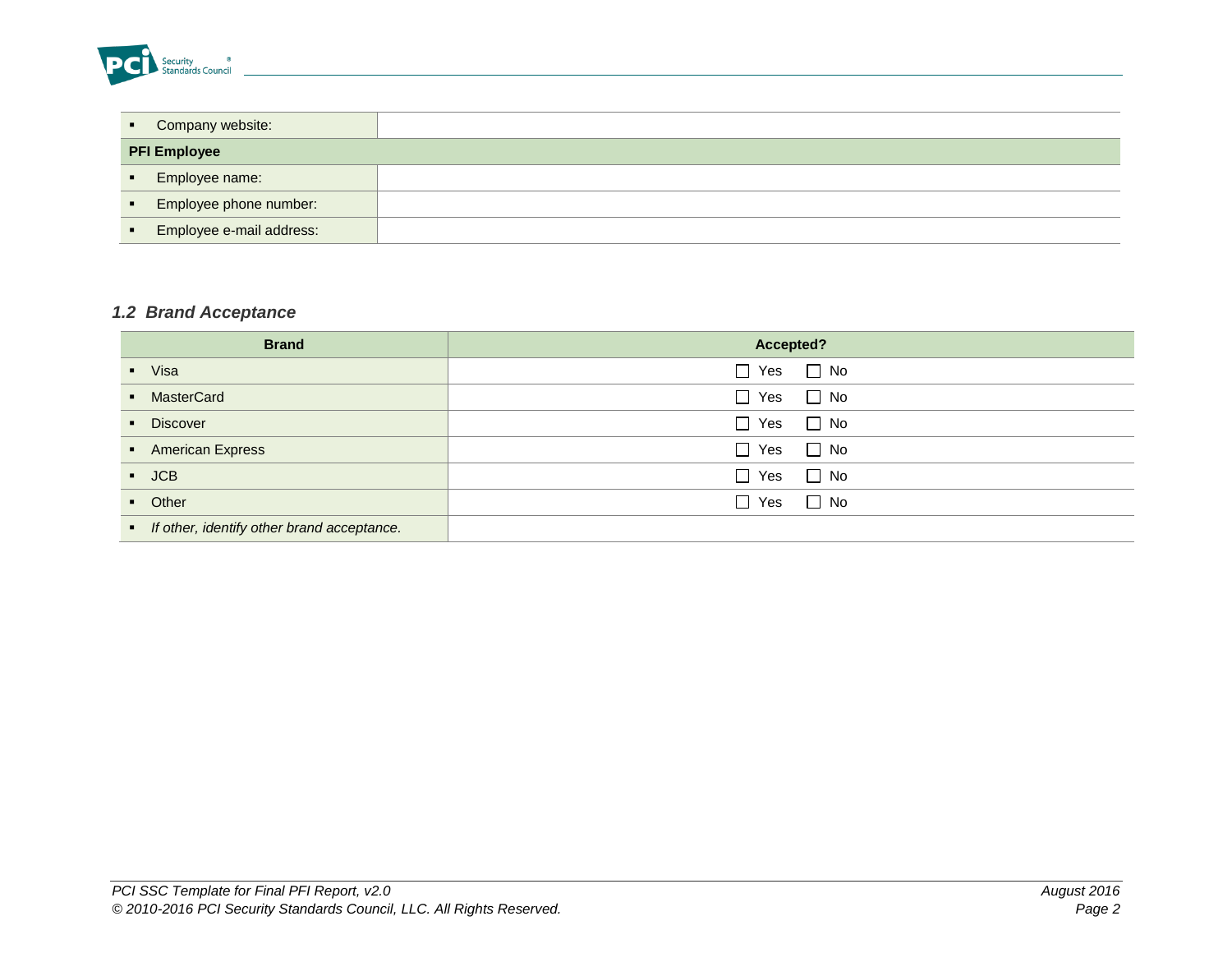

### <span id="page-6-0"></span>*1.3 Date and timeframe of assessment*

Note: All dates and/or times must be in GMT throughout the entire report.

|     | Date of PFI Company engagement    |  |
|-----|-----------------------------------|--|
| . . | Date forensic investigation began |  |

# <span id="page-6-1"></span>*1.4 Locations Reviewed*

#### **Identify all locations visited or forensically reviewed:**

| Location(s) | <b>Onsite Investigation</b> | <b>Remote Investigation</b> |
|-------------|-----------------------------|-----------------------------|
|             |                             |                             |
|             |                             |                             |

### <span id="page-6-2"></span>*1.5 Executive Summary of Findings*

| Summary of environment reviewed<br>$\blacksquare$<br>Details must be documented under "Findings" section below. |                                                                                             |  |
|-----------------------------------------------------------------------------------------------------------------|---------------------------------------------------------------------------------------------|--|
| Was there conclusive evidence of a breach?<br>$\blacksquare$                                                    | $\Box$ Yes                                                                                  |  |
|                                                                                                                 | $\Box$ No                                                                                   |  |
| If yes (there is conclusive evidence of a breach), complete the following:                                      |                                                                                             |  |
| Date(s) of intrusion                                                                                            | Refer to Section 3.1 "Summary" for this response. No further reporting is<br>required here. |  |
| Cause of the intrusion                                                                                          |                                                                                             |  |
| List applicable attack vectors as per Appendix D.                                                               |                                                                                             |  |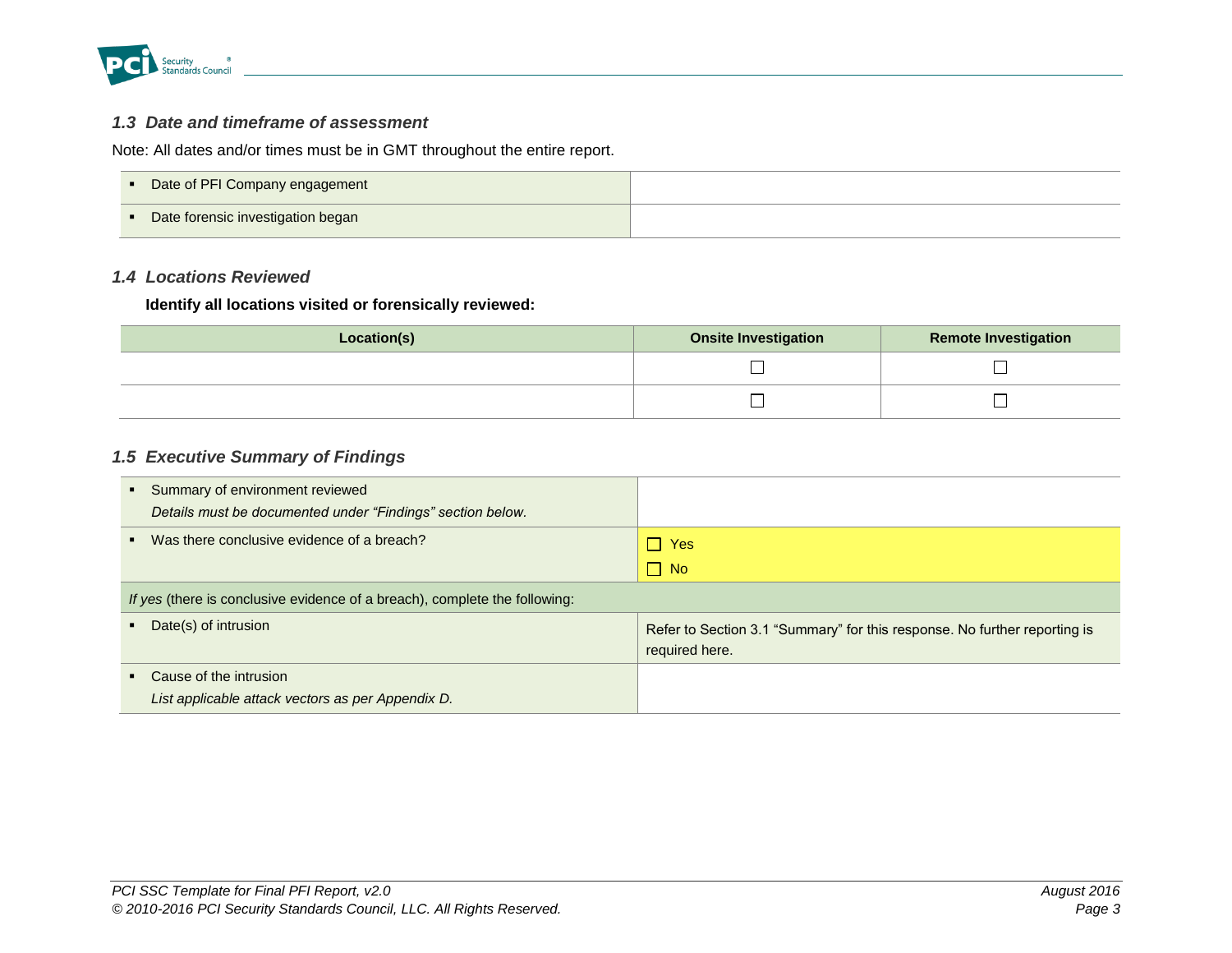

| Has the breach been contained?                                                       | Yes<br>H   |
|--------------------------------------------------------------------------------------|------------|
|                                                                                      | $\Box$ No  |
| If yes, specify how the breach has been contained.                                   |            |
| Date of containment                                                                  |            |
| Is there evidence the cardholder data environment was breached?                      | $\Box$ Yes |
| Provide reasons for Yes or No under "Findings" section below                         | $\Box$ No  |
| If no (there is no conclusive evidence of a breach), complete the following:         |            |
| Were system logs available for all relevant systems?<br>. .                          | $\Box$ Yes |
|                                                                                      | $\Box$ No  |
| Were network logs available for all relevant network environments?<br>$\blacksquare$ | $\Box$ Yes |
|                                                                                      | $\Box$ No  |
| Did the available logs provide the detail required by PCI DSS<br>$\blacksquare$      | $\Box$ Yes |
| Requirement 10?                                                                      | $\Box$ No  |
| Were the log files in any way amended or tampered with prior to your<br>٠            | $\Box$ Yes |
| investigation starting?                                                              | $\Box$ No  |
| Were changes made to the environment prior to your investigation starting?           | $\Box$ Yes |
|                                                                                      | $\Box$ No  |
| Was data pertaining to the breach deleted prior to your investigation starting?      | $\Box$ Yes |
|                                                                                      | $\Box$ No  |
| Provide reasons why the evidence is inconclusive.                                    |            |

#### <span id="page-7-0"></span>*1.6 PFI Company Attestation of Independence*

Signatory hereby confirms the following:

1. This investigation was conducted strictly in accordance with all applicable requirements set forth in Section 2.3 of the *Qualification Requirements for PCI Forensic Investigators*, including but not limited to the requirements therein regarding independence, professional judgment, integrity, objectivity, impartiality and professional skepticism;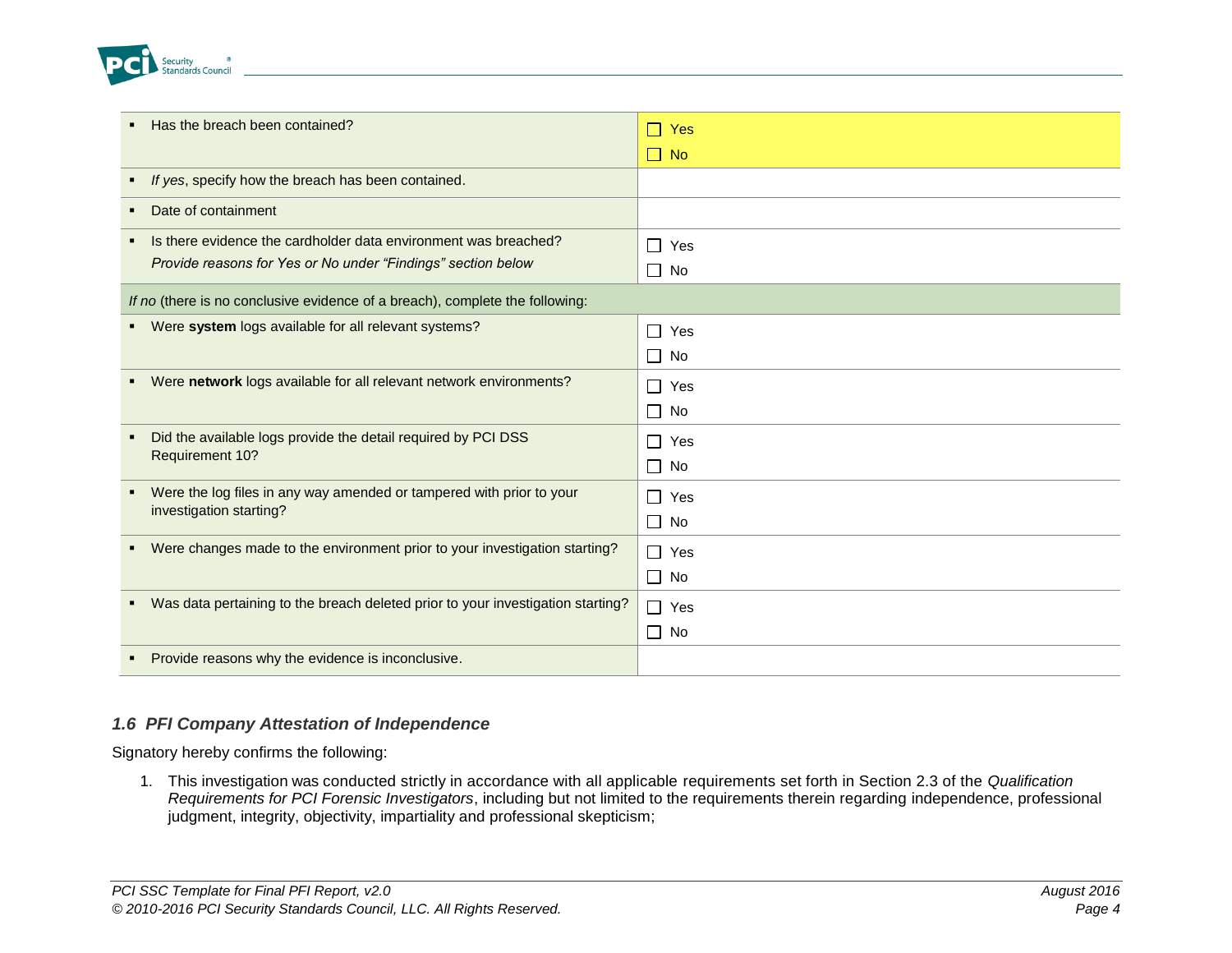

- 2. This Final PFI Report accurately identifies, describes, represents and characterizes all of the factual evidence that the PFI Company and its PFI Employees gathered, generated, discovered, reviewed and/or determined in their sole discretion to be relevant to this investigation in the course of performing the investigation; and
- 3. The judgments, conclusions and findings contained in this Final PFI Report (a) accurately reflect and are based solely upon the factual evidence described immediately above, (b) reflect the independent judgments, findings and conclusions of the PFI Company and its PFI Employees only, acting in their sole discretion, and (c) were not in any manner influenced, directed, controlled, modified, provided or subjected to any prior approval by the subject Entity Under Investigation, any contractor, representative, professional advisor, agent or affiliate thereof, or any other person or entity other than the PFI Company and its PFI Employees.

| Signature of PFI Employee $\uparrow$ | Date:          |
|--------------------------------------|----------------|
| PFI Employee Name:                   | DE<br>Company: |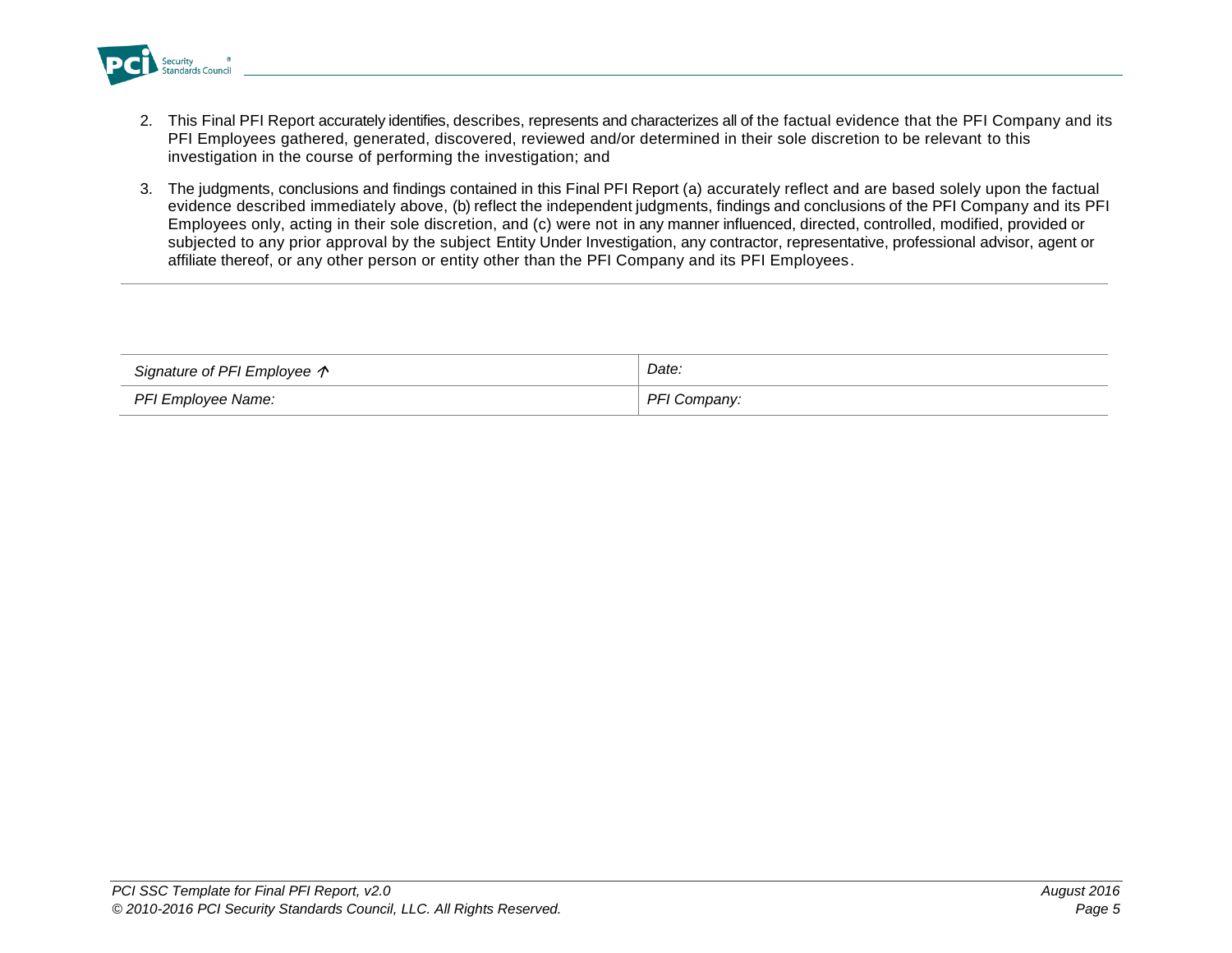

# <span id="page-9-0"></span>**2. Background**

# <span id="page-9-1"></span>*2.1 Background information*

| Franchise or corporate-owned   |                                                     |                                                                                   |  |                                                 |
|--------------------------------|-----------------------------------------------------|-----------------------------------------------------------------------------------|--|-------------------------------------------------|
| Parent company (if applicable) |                                                     |                                                                                   |  |                                                 |
| Number of locations            | # of locations                                      |                                                                                   |  | Number of locations assessed by PFI Company     |
|                                |                                                     | Identify type of service provider:                                                |  |                                                 |
|                                | $\Box$ Acquirer                                     | Third-party service provider<br>(webhosting: co-location: integrator<br>reseller) |  |                                                 |
|                                | Issuer                                              | $\Box$ ATM processor                                                              |  | Payment application reseller                    |
|                                | Prepaid issuer                                      | Issuer processor                                                                  |  | Payment application vendor                      |
| Type of business entity        | Merchant (brick and mortar,<br>e-commerce, or both) | Acquirer processor<br>$\mathsf{L}$                                                |  | <b>Encryption Support Organization</b><br>(ESO) |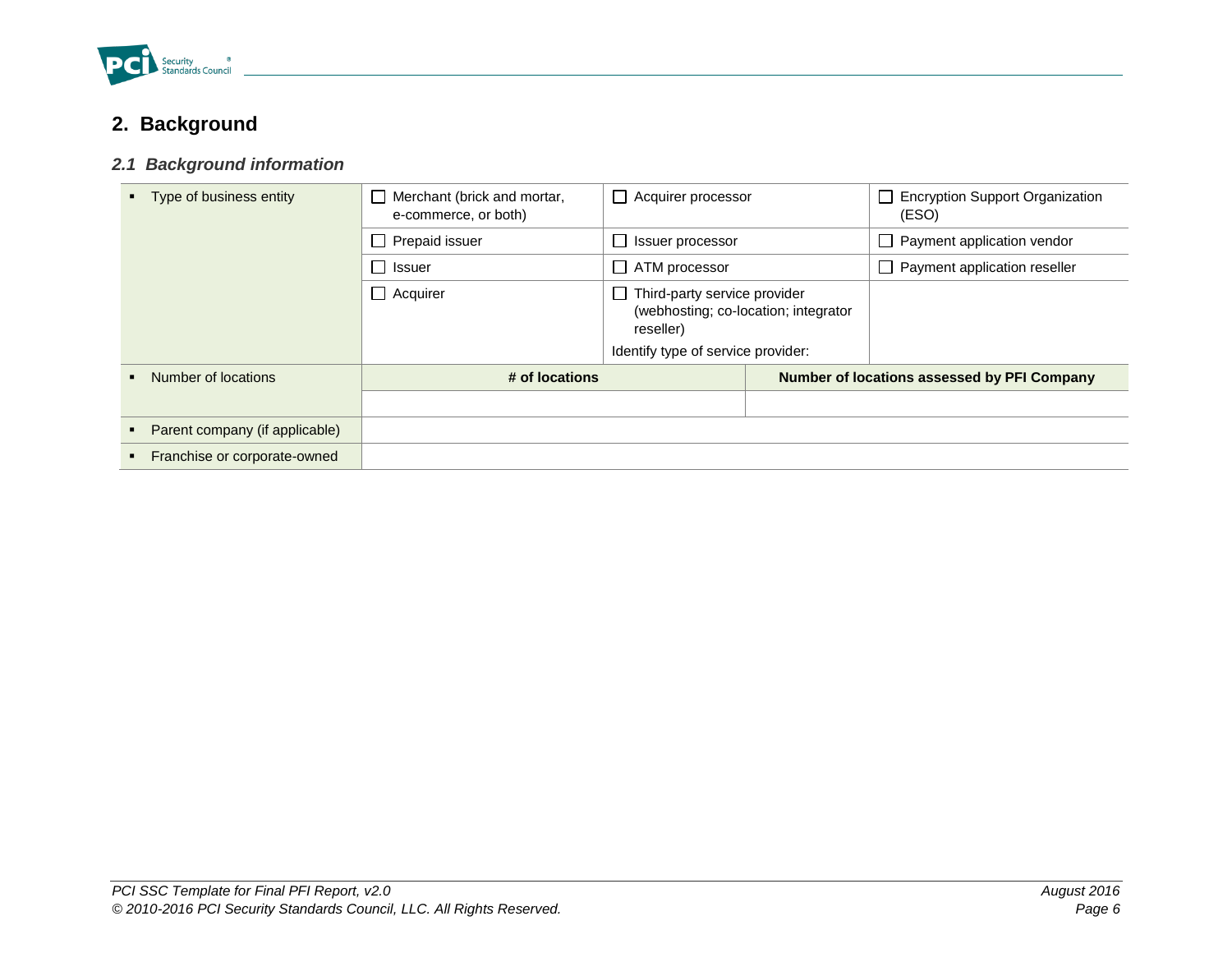

# <span id="page-10-0"></span>**3. Incident Dashboard**

# <span id="page-10-1"></span>*3.1 Summary*

| Date when potential compromise was identified                       |                       |                            |              |
|---------------------------------------------------------------------|-----------------------|----------------------------|--------------|
| Method of identification                                            | $\Box$ Self-detection | □ Common point-of-purchase | $\Box$ Other |
| If other, describe the method of identification                     |                       |                            |              |
| Window of application, system, or network vulnerability             |                       |                            |              |
| Window of intrusion                                                 |                       |                            |              |
| Malware installation date(s), if applicable                         |                       | Malware family:            |              |
| Date(s) of real time capture, if applicable                         |                       |                            |              |
| Date(s) that data was transferred out of the network, if applicable |                       |                            |              |
| Window of payment card data storage                                 |                       |                            |              |
| Transaction date(s) of stored accounts                              |                       |                            |              |

# <span id="page-10-2"></span>*3.2 Payment application information*

| <b>Payment Application Vendor</b>                                                                                                                                                                                         |  |                                                              |                       |                     |                                    |                                                |        |
|---------------------------------------------------------------------------------------------------------------------------------------------------------------------------------------------------------------------------|--|--------------------------------------------------------------|-----------------------|---------------------|------------------------------------|------------------------------------------------|--------|
|                                                                                                                                                                                                                           |  | Reseller/IT support that manages payment application/network |                       |                     |                                    |                                                |        |
| <b>Payment Application</b><br>Information:                                                                                                                                                                                |  | <b>Payment Application Name</b>                              | <b>Version Number</b> | <b>Install Date</b> | <b>Last Patch</b><br>Date          | <b>Is Application</b><br><b>PA-DSS Listed?</b> |        |
| At the time of the breach                                                                                                                                                                                                 |  |                                                              |                       |                     |                                    | $\overline{\phantom{a}}$<br>Yes                | l I No |
| Current payment application                                                                                                                                                                                               |  |                                                              |                       |                     |                                    | $\mathbf{I}$<br>Yes                            | Π No   |
| Software that stored the CID, CAV2, CVC2, CVV2, or track data:                                                                                                                                                            |  |                                                              |                       |                     |                                    |                                                |        |
| This information must be supplied if CID, CAV2, CVC2, CVV2 or track data has been stored. List all applicable software, to include those with a legitimate need<br>to store and those without a legitimate need to store. |  |                                                              |                       |                     |                                    |                                                |        |
| Name of Software                                                                                                                                                                                                          |  | <b>Version Number</b>                                        |                       |                     | Vendor name (or state, "in house") |                                                |        |
|                                                                                                                                                                                                                           |  |                                                              |                       |                     |                                    |                                                |        |
|                                                                                                                                                                                                                           |  |                                                              |                       |                     |                                    |                                                |        |
|                                                                                                                                                                                                                           |  |                                                              |                       |                     |                                    |                                                |        |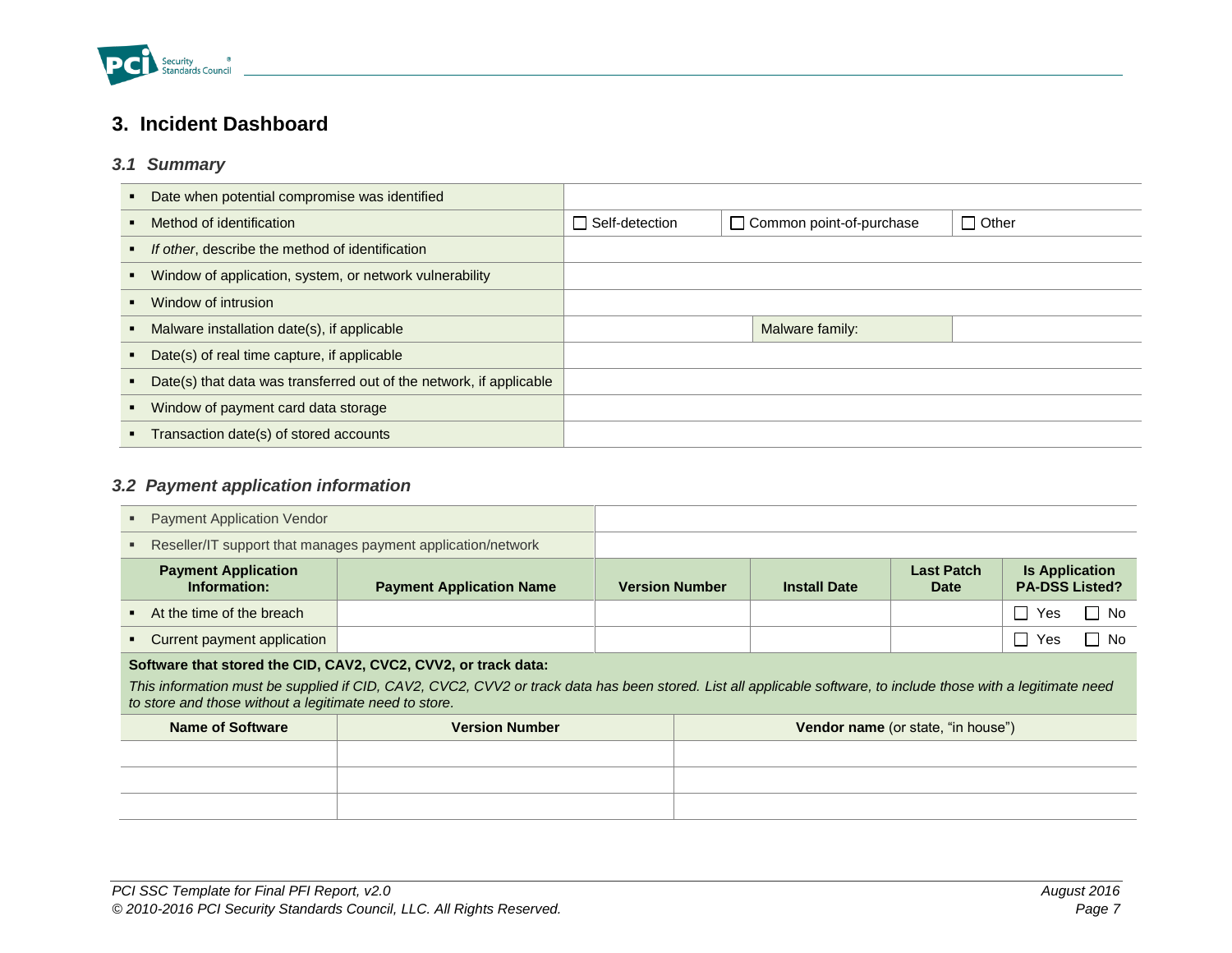

# <span id="page-11-0"></span>*3.3 Payment Terminal Information*

| <b>Payment Terminal</b><br>Information: | <b>Product Name</b> | <b>Version Number</b> | <b>Install Date</b> | <b>Is Payment Terminal</b><br>Listed? |
|-----------------------------------------|---------------------|-----------------------|---------------------|---------------------------------------|
| At the time of the breach               |                     |                       |                     | Yes<br>No                             |
| • Current payment terminal              |                     |                       |                     | Yes<br>No                             |

# <span id="page-11-1"></span>*3.4 Possible Exposure*

| Type of data exposed                                                                                  | Cardholder name            | Encrypted or clear-text PINs          |                                | $\Box$ PAN                     |
|-------------------------------------------------------------------------------------------------------|----------------------------|---------------------------------------|--------------------------------|--------------------------------|
| (Check applicable data                                                                                | Cardholder address         | $\Box$ Expiry date                    |                                | $\Box$ Track 2 data            |
| elements)                                                                                             | $\Box$ Track 1 data        | $\Box$ CID, CAV2, CVC2, CVV2          |                                | $\Box$ PIN Blocks              |
|                                                                                                       | □ EMV Cryptograms          |                                       |                                |                                |
|                                                                                                       | <b>Brand Exposure:</b>     |                                       |                                |                                |
| <b>Brand</b>                                                                                          |                            |                                       |                                | <b>Number of cards exposed</b> |
|                                                                                                       | <b>Brand Exposure?</b>     |                                       | <b>Malware output files</b>    | <b>Inadvertent Storage</b>     |
| Visa                                                                                                  | П<br>$\perp$<br>Yes        | No                                    |                                |                                |
| <b>MasterCard</b>                                                                                     | $\Box$ Yes<br>$\Box$ No    |                                       |                                |                                |
| <b>Discover</b>                                                                                       | $\Box$<br>Yes<br>$\Box$ No |                                       |                                |                                |
| <b>American Express</b><br>٠                                                                          | $\Box$<br>Yes<br>$\Box$ No |                                       |                                |                                |
| <b>JCB</b>                                                                                            | $\Box$ No<br>$\Box$ Yes    |                                       |                                |                                |
| Other                                                                                                 | $\Box$ Yes<br>$\Box$ No    |                                       |                                |                                |
| If other, identify other brand exposure.                                                              |                            |                                       |                                |                                |
| Total number of cards exposed (both malware output file(s) and inadvertent storage)<br>$\blacksquare$ |                            |                                       |                                |                                |
| Is the above the total number of cards that are at risk?                                              |                            | No<br>$\mathcal{L}$<br>Yes<br>$\perp$ |                                |                                |
| If no, explain.                                                                                       |                            |                                       |                                |                                |
| Were cryptographic keys at risk?                                                                      |                            |                                       | $\Box$<br>No<br>Yes<br>$\perp$ |                                |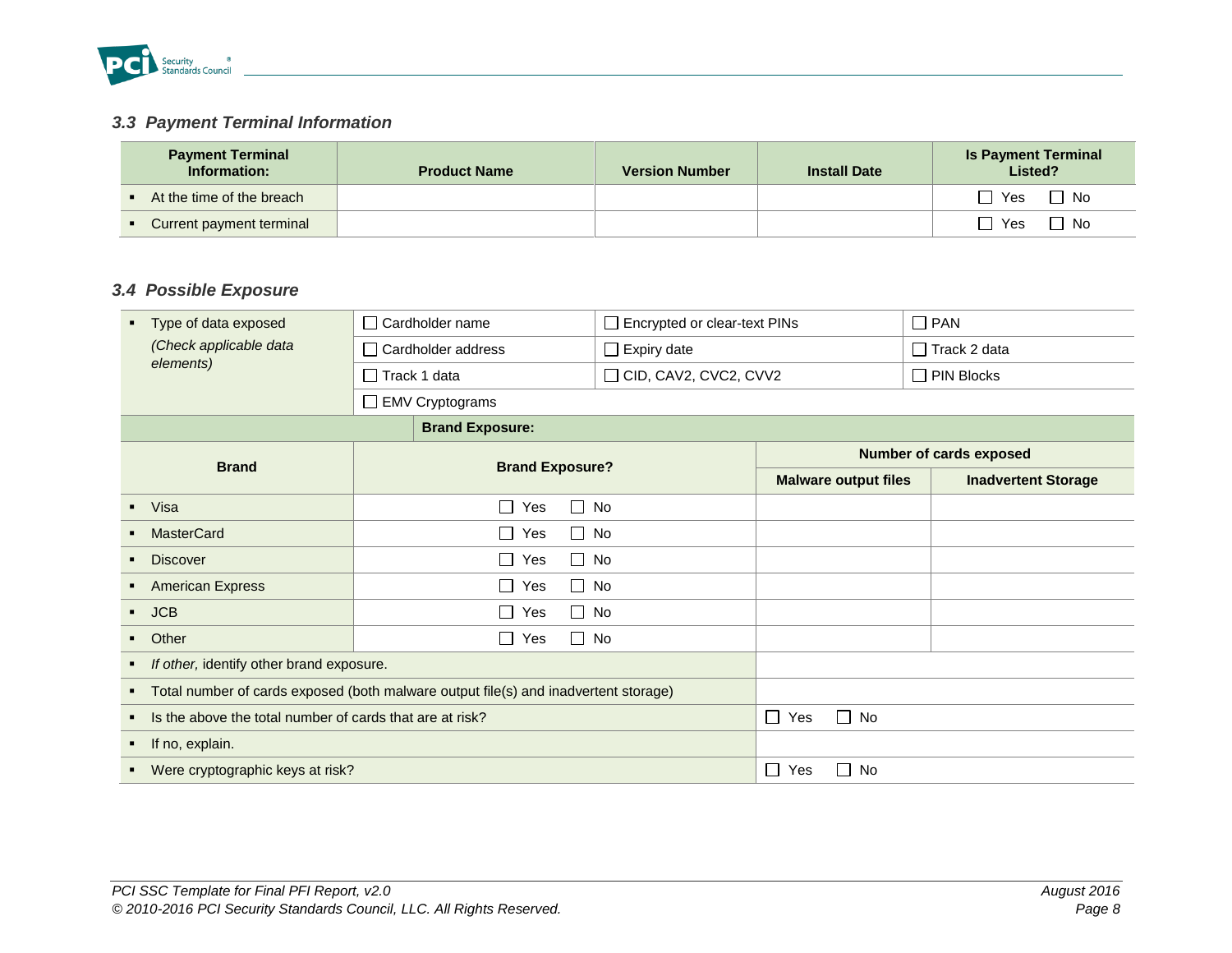

| If yes, document the type of                       | <b>Issuer-Side Cryptographic Keys</b>                                    | <b>Acquirer-Side Cryptographic Keys</b>                                                           |
|----------------------------------------------------|--------------------------------------------------------------------------|---------------------------------------------------------------------------------------------------|
| cryptographic keys at risk.                        | $\Box$ Issuer working keys (IWK)                                         | $\Box$ Acquirer working keys (AWK)                                                                |
|                                                    | $\Box$ PIN-verification keys (PVK)                                       | □ POS, ATM, EPP PIN-encryption keys                                                               |
|                                                    | $\Box$ PIN generation keys                                               | $\Box$ POS, ATM, EPP key-encrypting keys (KEKs)                                                   |
|                                                    | $\Box$ Master derivation keys (MDK)                                      | $\Box$ Remote initialization keys                                                                 |
|                                                    | $\Box$ Host-to-host working keys                                         | $\Box$ Host-to-host working keys                                                                  |
|                                                    | $\Box$ Key-encrypting keys (KEKs)                                        | $\Box$ Key-encrypting keys (KEKs)                                                                 |
|                                                    | $\Box$ Switch working keys                                               | $\Box$ Switch working keys                                                                        |
|                                                    | $\Box$ Other                                                             | Point-to-Point Encryption keys                                                                    |
|                                                    |                                                                          | $\Box$ Other                                                                                      |
| If other is indicated, describe.<br>$\blacksquare$ |                                                                          |                                                                                                   |
| Were Card Validation Codes or                      | $\Box$<br>Yes                                                            |                                                                                                   |
| Values at risk?                                    | $\Box$ No                                                                |                                                                                                   |
| If yes, document the type of                       | <b>Magnetic-Stripe-Based Security Features</b>                           | <b>Printed Security Features</b>                                                                  |
| <b>Card Validation Codes or</b><br>Values at risk  | CAV - Card Authentication Value<br>$\blacksquare$<br>(JCB payment cards) | $\Box$ CAV2 – Card Authentication Value 2<br>(JCB payment cards)                                  |
|                                                    | CSC - Card Security Code<br>$\perp$<br>(American Express)                | CID - Card Identification Number<br>$\mathsf{L}$<br>(American Express and Discover payment cards) |
|                                                    | CVC - Card Validation Code<br>$\mathbf{L}$<br>(MasterCard payment cards) | $\Box$ CVC2 – Card Validation Code 2<br>(MasterCard payment cards)                                |
|                                                    | CVV - Card Verification Value<br>(Visa and Discover payment cards)       | CVV2 - Card Verification Value 2<br>(Visa payment cards)                                          |

# <span id="page-12-0"></span>*3.5 Incident evidence and cause summary*

| Logs that provided evidence | $\Box$ Firewall logs        | $\Box$ Web server logs                  | Wireless connection logs |  |
|-----------------------------|-----------------------------|-----------------------------------------|--------------------------|--|
|                             | <b>Transaction logs</b>     | Hardware Security Module (HSM) logs     | Anti-virus logs          |  |
|                             | Database queries            | $\Box$ File-integrity monitoring output | Security event logs      |  |
|                             | $\Box$ FTP server logs      | Intrusion-detection systems             | Network device logs      |  |
|                             | $\Box$ System login records | Remote-access logs                      | Web proxy logs           |  |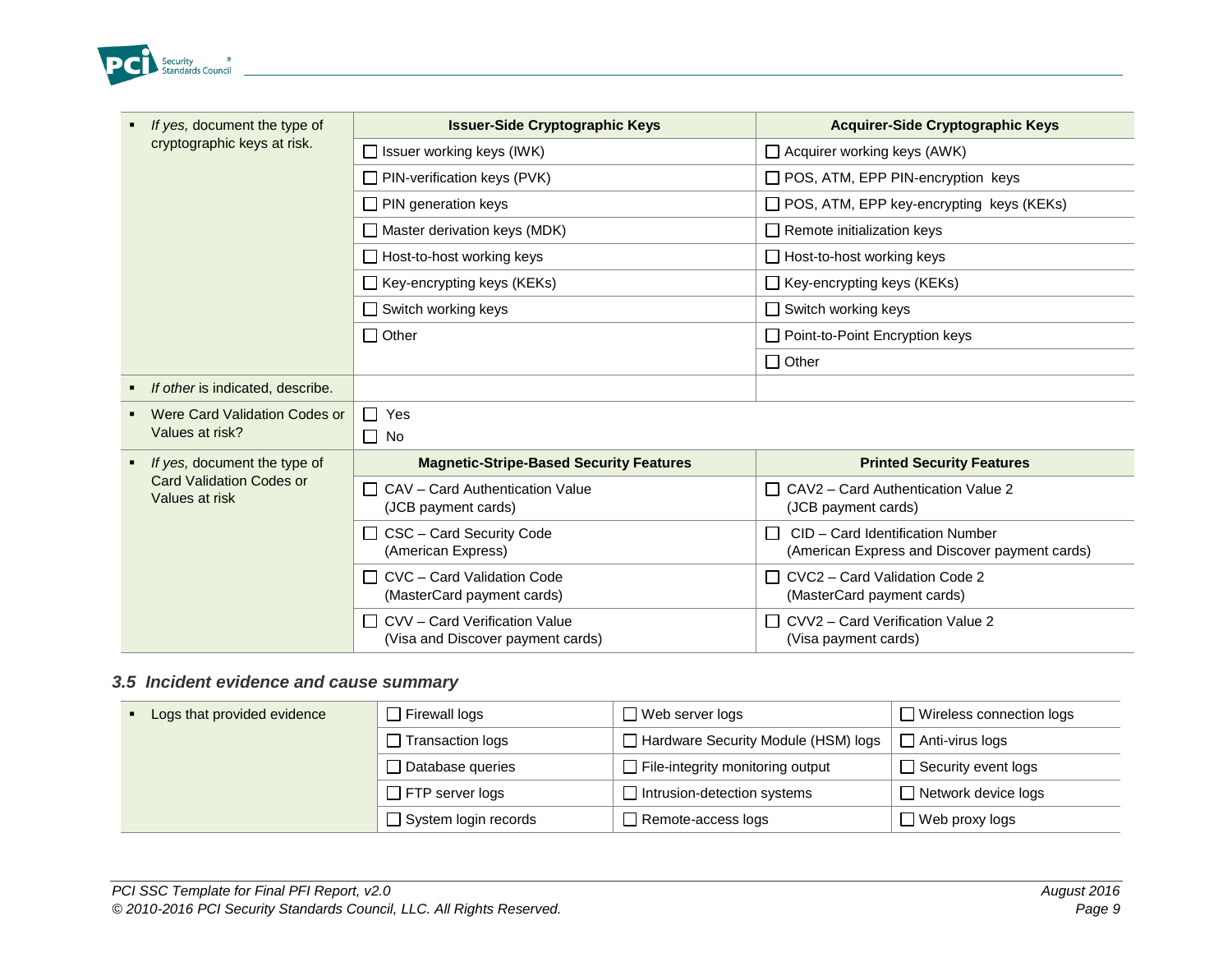

| Suspected cause summary and list of attack vectors<br>(See "List of Attack Vectors" at Appendix D.)<br>Insert (or attach) brief case summary. Detailed findings should be<br>included in the "Findings" section of the report. |                                         |
|--------------------------------------------------------------------------------------------------------------------------------------------------------------------------------------------------------------------------------|-----------------------------------------|
| If the initial attack vector is a phishing email (compromised account<br>$\mathbf{H}^{\prime}$<br>credentials), confirm that the phishing email, with headers and link, has<br>been included as an appendix to this report.    |                                         |
| <b>Note:</b> If the phishing email has not been included, provide any information<br>regarding efforts made to obtain the phishing email.                                                                                      |                                         |
| Is card data still at risk?                                                                                                                                                                                                    | <b>Yes</b><br>$\mathbf{I}$<br>$\Box$ No |
| If yes, describe the residual risk.                                                                                                                                                                                            |                                         |
| Law enforcement report date                                                                                                                                                                                                    |                                         |
| Law enforcement report case number                                                                                                                                                                                             |                                         |
| Law enforcement contact name                                                                                                                                                                                                   |                                         |
| Law enforcement contact phone number                                                                                                                                                                                           |                                         |
| If the case has not been reported to law enforcement, explain why.                                                                                                                                                             |                                         |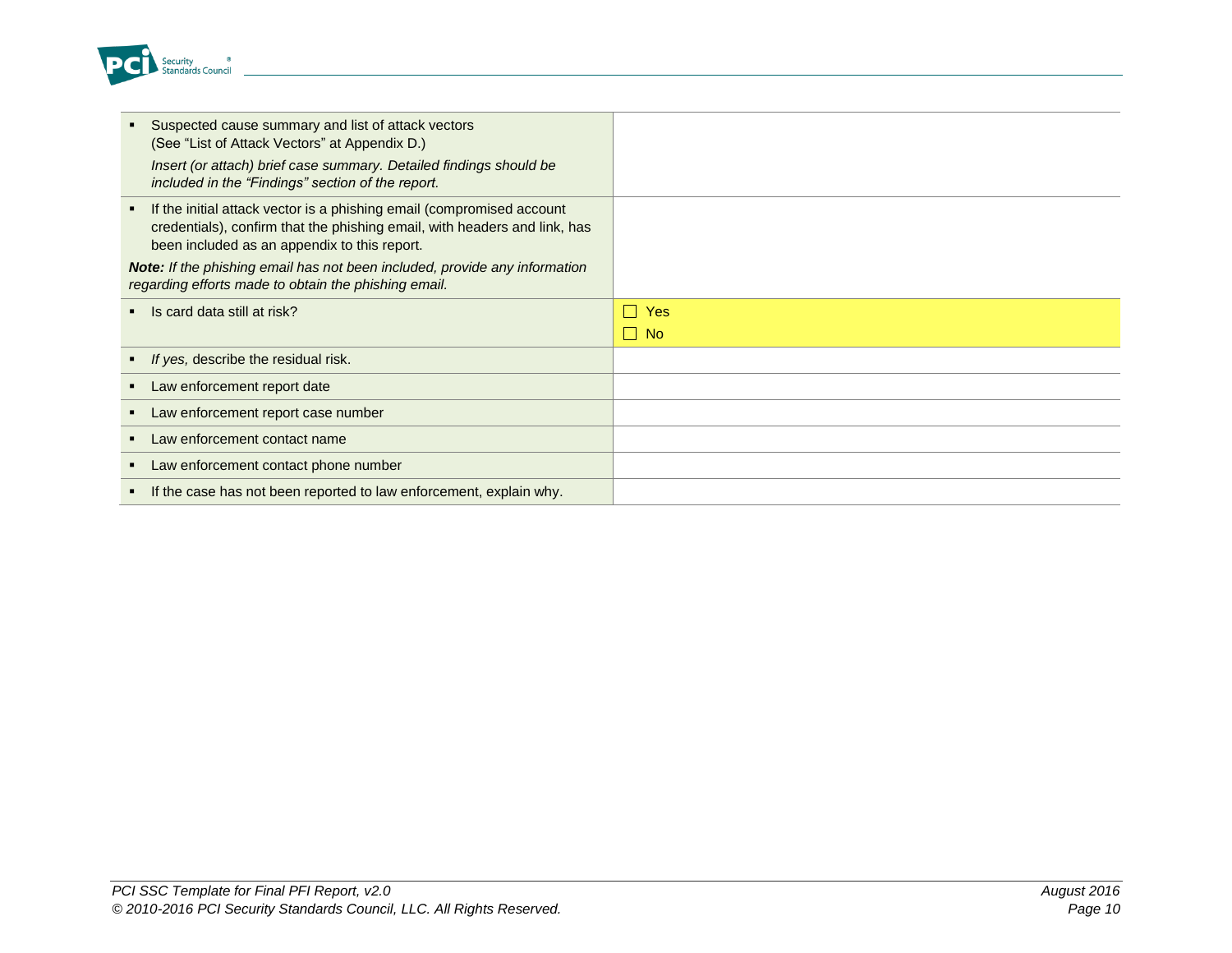

# <span id="page-14-0"></span>**4. Network Infrastructure Overview**

### <span id="page-14-1"></span>*4.1 Network diagram(s)*

Provide a network diagram(s) that includes the following.

- Cardholder data sent to central corporate server or data center
- **Upstream connections to third-party processors**
- **•** Connections to acquiring payment card brand networks
- **Remote access connections by third-party vendors or internal staff**
- **Include remote access application(s) and version number**
- **Inbound/outbound network connectivity**
- Network security controls and components (network security zones, firewalls, hardware security modules, etc.)



**<Insert network diagram(s)>**

#### <span id="page-14-2"></span>*4.2 Infrastructure after the timeframe of the compromise*

| • Were there any infrastructure components implemented or modified after<br>the timeframe of the compromise? |  |
|--------------------------------------------------------------------------------------------------------------|--|
| $\blacksquare$ If yes, describe                                                                              |  |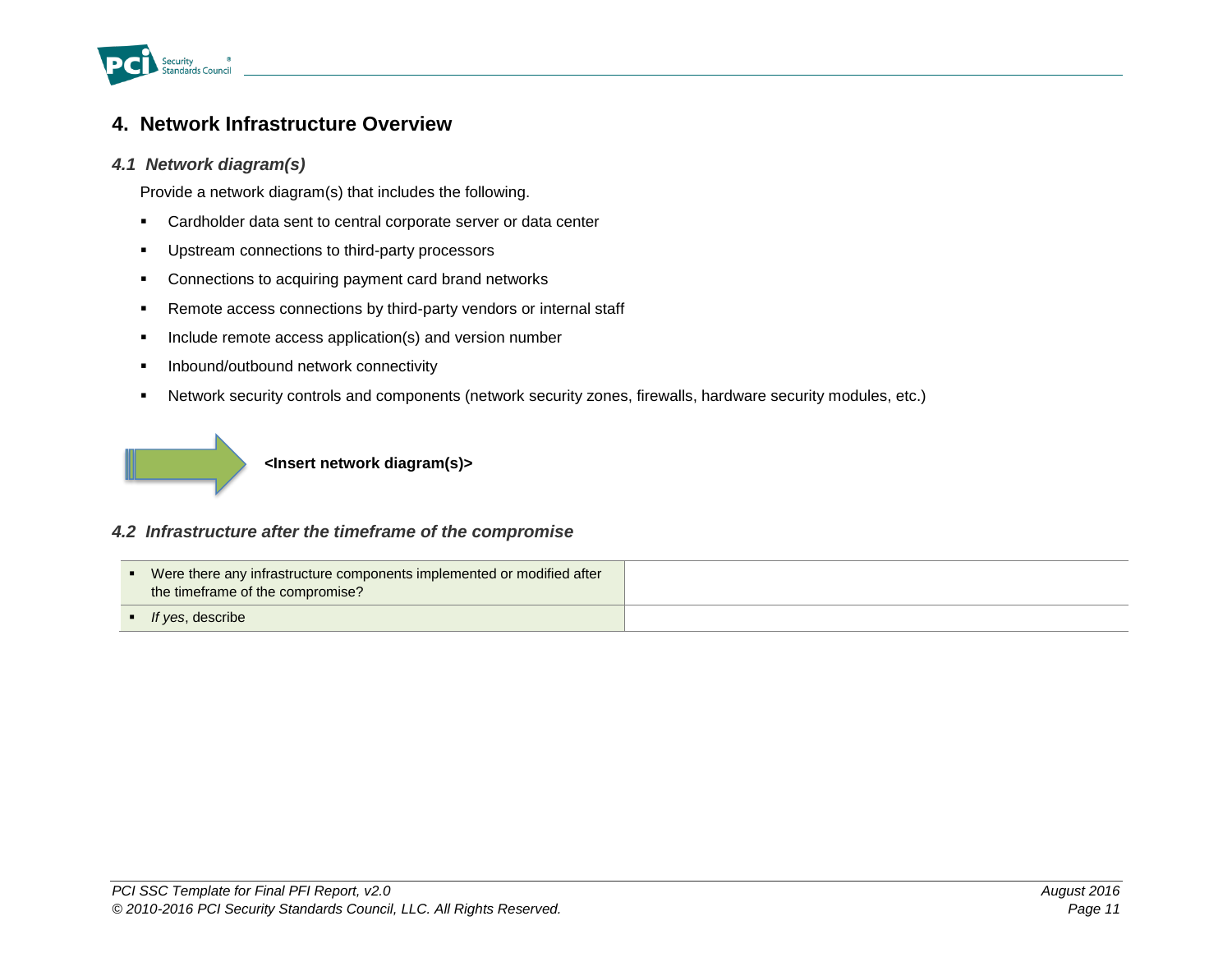

# <span id="page-15-0"></span>**5. Findings**

# <span id="page-15-1"></span>*5.1 Third-party payment applications and remote access applications*

| • Identify any third-party payment application(s), including version number                                                                                                                                                  |                         |
|------------------------------------------------------------------------------------------------------------------------------------------------------------------------------------------------------------------------------|-------------------------|
| Are there any upgrades/patches to the payment application(s) that address<br>removal of magnetic-stripe data, card verification codes or values, and/or<br>encrypted PIN blocks?                                             | $\Box$ Yes<br>$\Box$ No |
| • If yes, identify the payment application and the applicable upgrades/patches to<br>the payment application that address removal of magnetic-stripe data, card<br>verification codes or values, and/or encrypted PIN blocks |                         |
| Identify remote access application(s) used, including version number                                                                                                                                                         |                         |

### <span id="page-15-2"></span>*5.2 Third-party service providers*

Identify all third-party service providers (i.e., web-hosting, reseller/integrator, POS vendor).

| Name of third-party service provider | <b>Purpose</b> |
|--------------------------------------|----------------|
|                                      |                |
|                                      |                |
|                                      |                |
|                                      |                |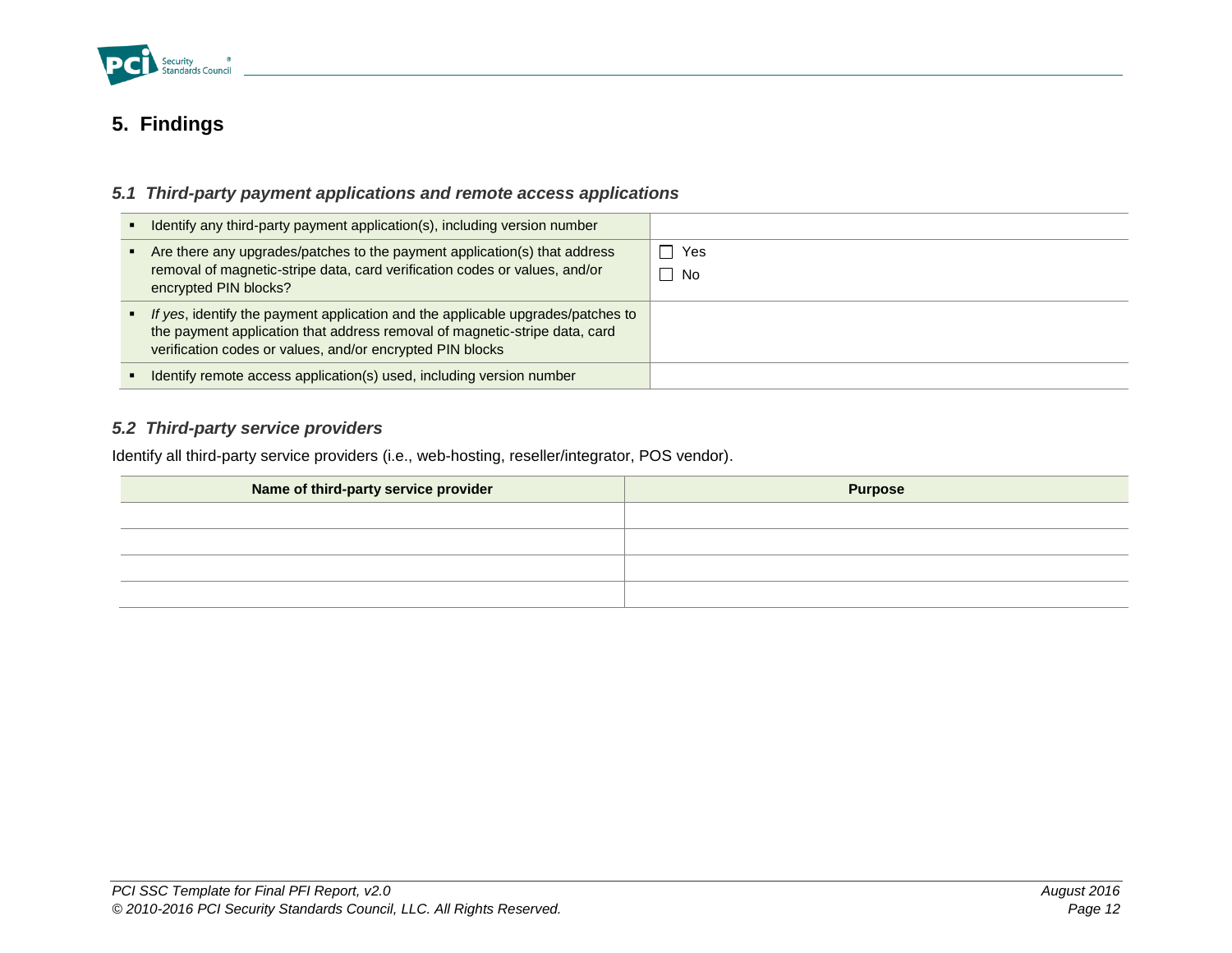

### <span id="page-16-0"></span>*5.3 Changes made to the Entity Under Investigation's computing environment after the identification of compromise*

Identify any and all changes made to the Entity Under Investigation's computing environment after the identification of compromise, including the specific dates. Include any and all forensic evidence supporting changes made to networks, systems and POS components. This table may be duplicated and/or rows may be added to accommodate multiple entries.

| <b>Payment Application Vendor</b>                                                         |                                                  |  |                       |                                              |
|-------------------------------------------------------------------------------------------|--------------------------------------------------|--|-----------------------|----------------------------------------------|
| Reseller/IT support that manages payment application/ network                             |                                                  |  |                       |                                              |
| <b>Payment Application Information:</b>                                                   |                                                  |  |                       |                                              |
| At the time of the breach                                                                 | Specific date of change<br><b>Version Number</b> |  | <b>Install Date</b>   |                                              |
|                                                                                           |                                                  |  |                       |                                              |
| Current payment application                                                               |                                                  |  |                       |                                              |
| Software that stored the CID, CAV2, CVC2, CVV2, or track data:                            |                                                  |  |                       |                                              |
| This information must be supplied if CID, CAV2, CVC2, CVV2 or track data has been stored. |                                                  |  |                       |                                              |
|                                                                                           | <b>Name of Software</b>                          |  | <b>Version Number</b> | <b>Vendor name</b><br>(or state, "in house") |
| Software that stored the CID,<br>$\blacksquare$<br>CAV2, CVC2, CVV2, or track data        |                                                  |  |                       |                                              |

#### <span id="page-16-1"></span>*5.4 Timeline of events*

Provide an attack timeline of events. Include relevant date(s) and activities as follows:

| <b>Date/Time Created</b> | <b>Activity (brief description)</b> | <b>Description of evidence</b> | <b>System/file evidence</b> |
|--------------------------|-------------------------------------|--------------------------------|-----------------------------|
|                          |                                     |                                |                             |
|                          |                                     |                                |                             |
|                          |                                     |                                |                             |
|                          |                                     |                                |                             |
|                          |                                     |                                |                             |
|                          |                                     |                                |                             |
|                          |                                     |                                |                             |
|                          |                                     |                                |                             |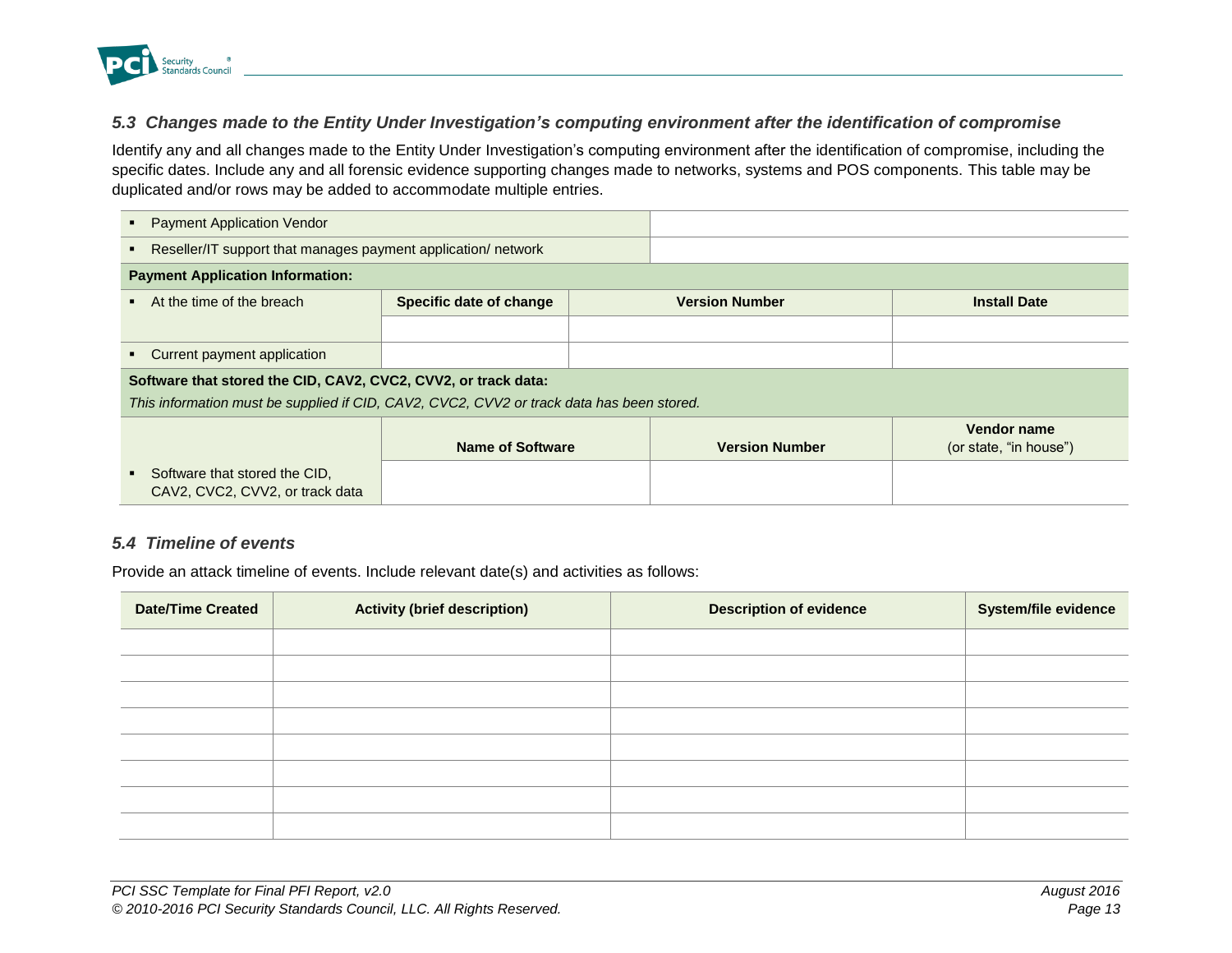

# <span id="page-17-0"></span>*5.5 General Findings*

| Describe all relevant findings related to:         |  |  |  |
|----------------------------------------------------|--|--|--|
| • Firewalls                                        |  |  |  |
| Infrastructure<br>$\mathbf{R}$                     |  |  |  |
| $-Host$                                            |  |  |  |
| • Personnel                                        |  |  |  |
| • Other                                            |  |  |  |
| Identify specific dates related to changes to the: |  |  |  |
| • Network                                          |  |  |  |
| • System                                           |  |  |  |
| • Payment Application                              |  |  |  |
| • Personnel                                        |  |  |  |
| • Other                                            |  |  |  |

### <span id="page-17-1"></span>*5.6 Unauthorized access and/or transfer of data*

| Identify any data accessed by unauthorized user(s)                           |      |
|------------------------------------------------------------------------------|------|
| Identify any data transferred out of the network by unauthorized user(s)     |      |
| Identify any evidence of data-deletion from systems involved in a compromise |      |
| Was any deleted data recovered through forensic file recovery methods?       | Yes  |
|                                                                              | □ No |
| • If yes, describe what deleted data was recovered.                          |      |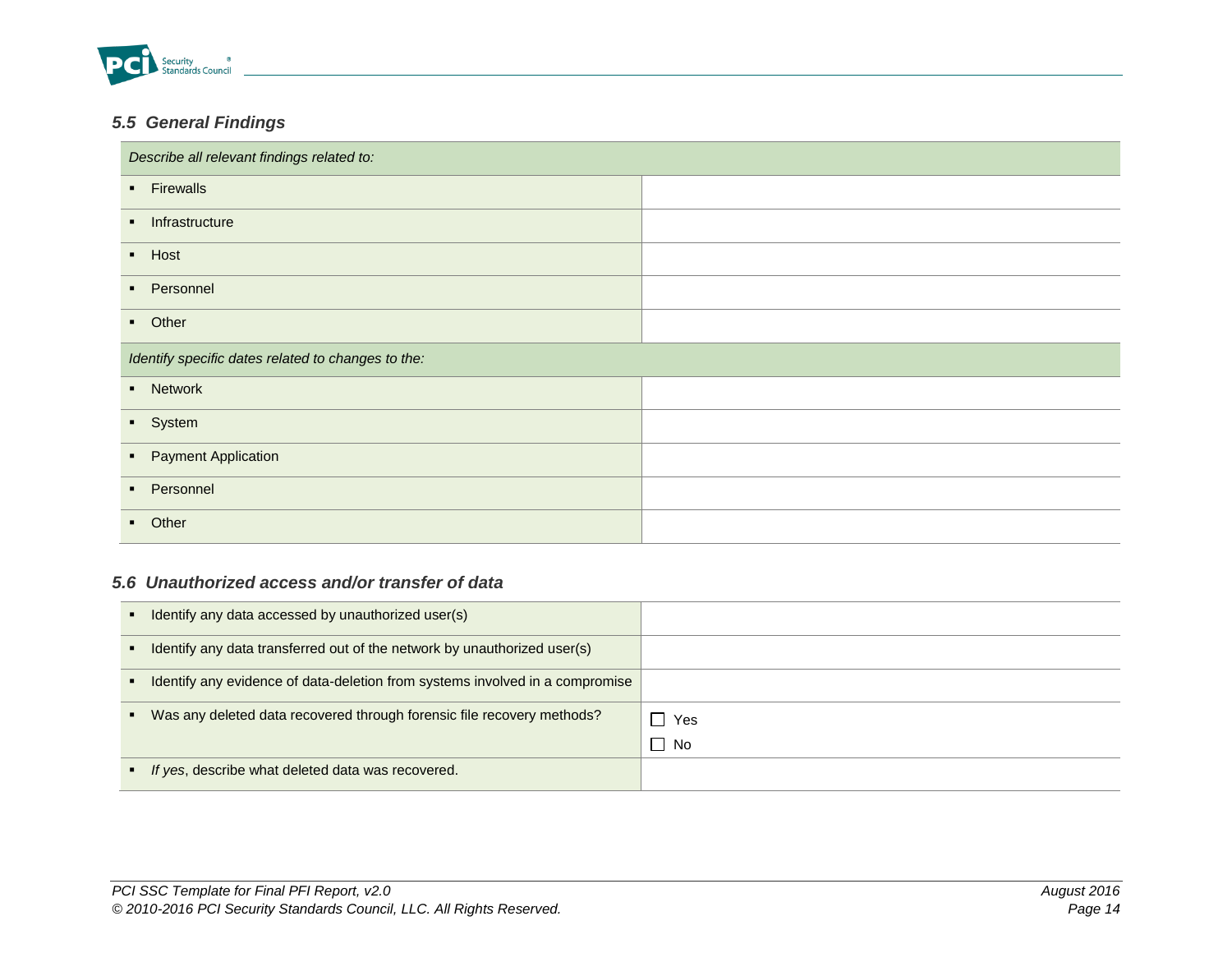

### <span id="page-18-0"></span>*5.7 Compromised systems/hosts*

Complete the table for all compromised systems/hosts (e.g., operating system, service pack/hotfix, application) with the corresponding functionality provided.

| Identified compromised systems/hosts | <b>Functionality</b> |
|--------------------------------------|----------------------|
|                                      |                      |
|                                      |                      |
|                                      |                      |
|                                      |                      |

### <span id="page-18-1"></span>*5.8 No conclusive evidence of a breach*

If there was no conclusive evidence of a breach indicated at 1.4, Executive Summary of Findings, complete the following:

| Provide detailed analysis and feedback regarding the inconclusive case                                  |  |
|---------------------------------------------------------------------------------------------------------|--|
| Provide the PFI Company's opinion as to the reason for the forensic<br>investigation being inconclusive |  |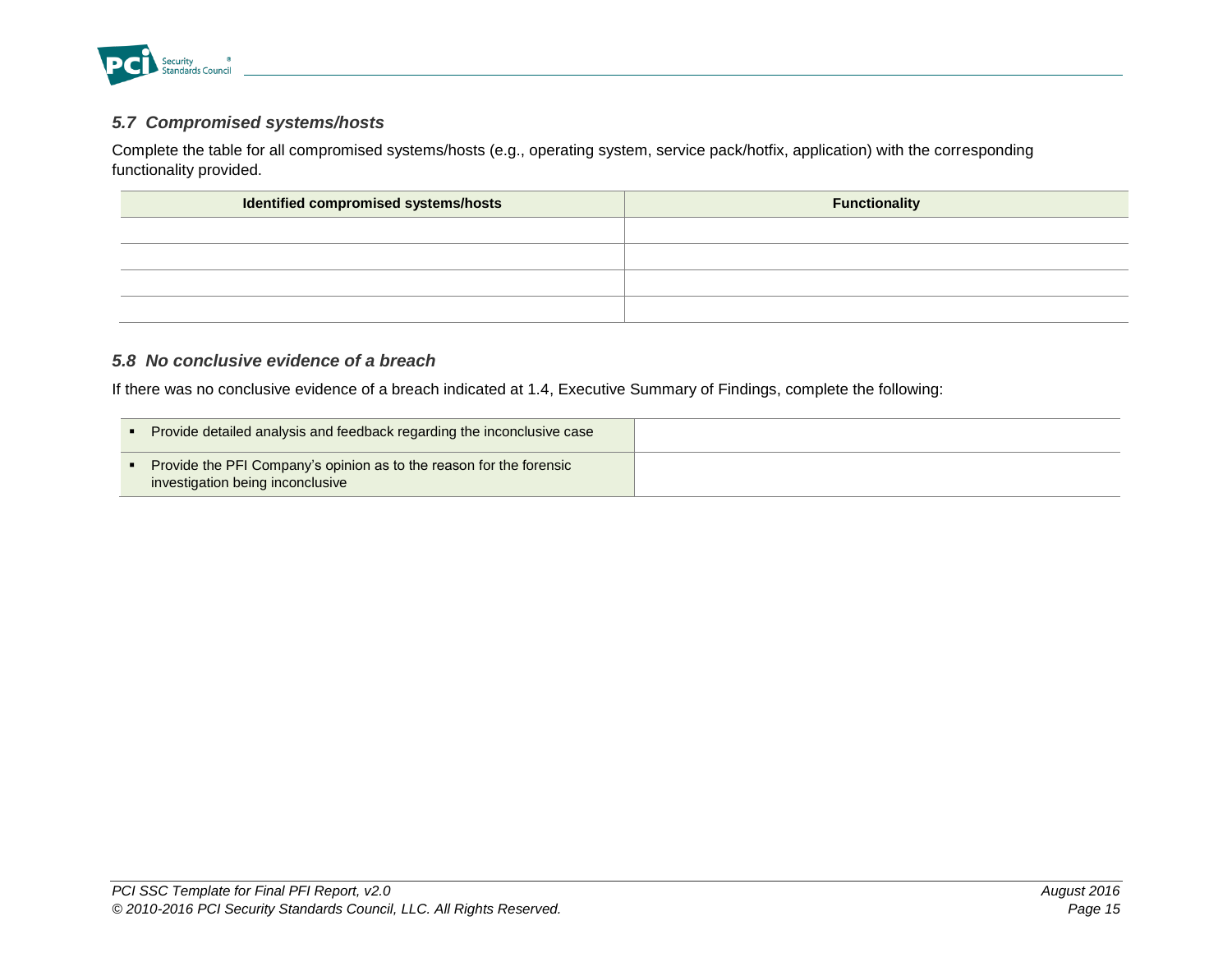

# <span id="page-19-0"></span>**6. Containment Plan for the Entity Under Investigation**

#### <span id="page-19-1"></span>*6.1 Containment actions completed*

Document what the entity has done to contain the incident, including date(s) of containment.

| <b>Containment action completed</b> | Date(s) of containment |
|-------------------------------------|------------------------|
|                                     |                        |
|                                     |                        |
|                                     |                        |
|                                     |                        |
|                                     |                        |
|                                     |                        |
|                                     |                        |
|                                     |                        |

### <span id="page-19-2"></span>*6.2 Containment actions planned*

Document what actions the entity plans to take to contain the incident, including planned date(s) of containment.

| <b>Containment action planned</b> | <b>Planned date(s) of containment</b> |
|-----------------------------------|---------------------------------------|
|                                   |                                       |
|                                   |                                       |
|                                   |                                       |
|                                   |                                       |
|                                   |                                       |
|                                   |                                       |
|                                   |                                       |
|                                   |                                       |
|                                   |                                       |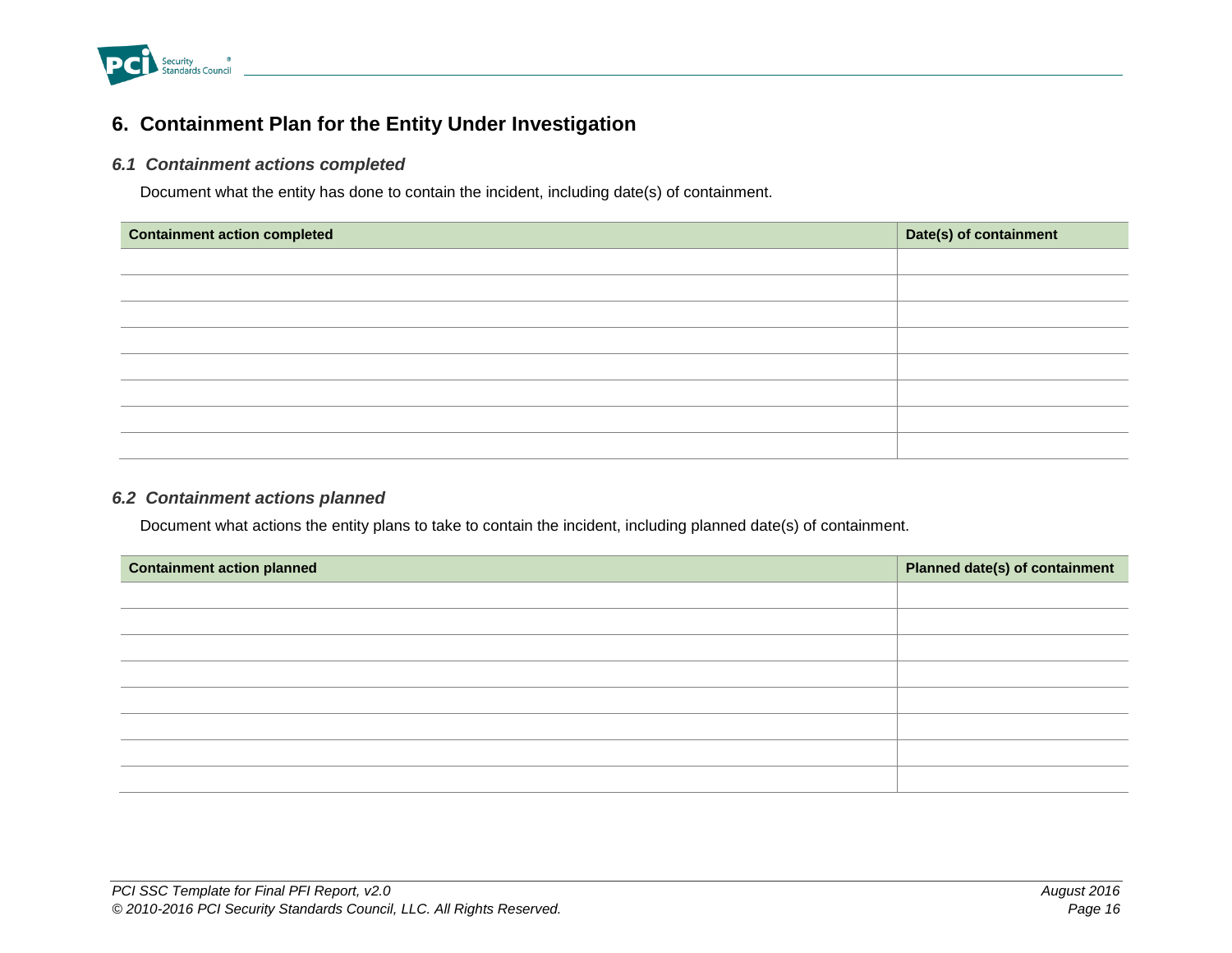

# <span id="page-20-0"></span>**7. Recommendation(s)**

#### <span id="page-20-1"></span>*7.1 Recommendations for the entity*

Document the recommendations made by the PFI Company for the entity. Order recommendations by priority level, with the highest priorities listed first.

| <b>Recommendations</b> | <b>Priority Ranking</b> |
|------------------------|-------------------------|
|                        |                         |
|                        |                         |
|                        |                         |
|                        |                         |
|                        |                         |
|                        |                         |
|                        |                         |
|                        |                         |
|                        |                         |
|                        |                         |

# <span id="page-20-2"></span>*7.2 Other recommendations or comments*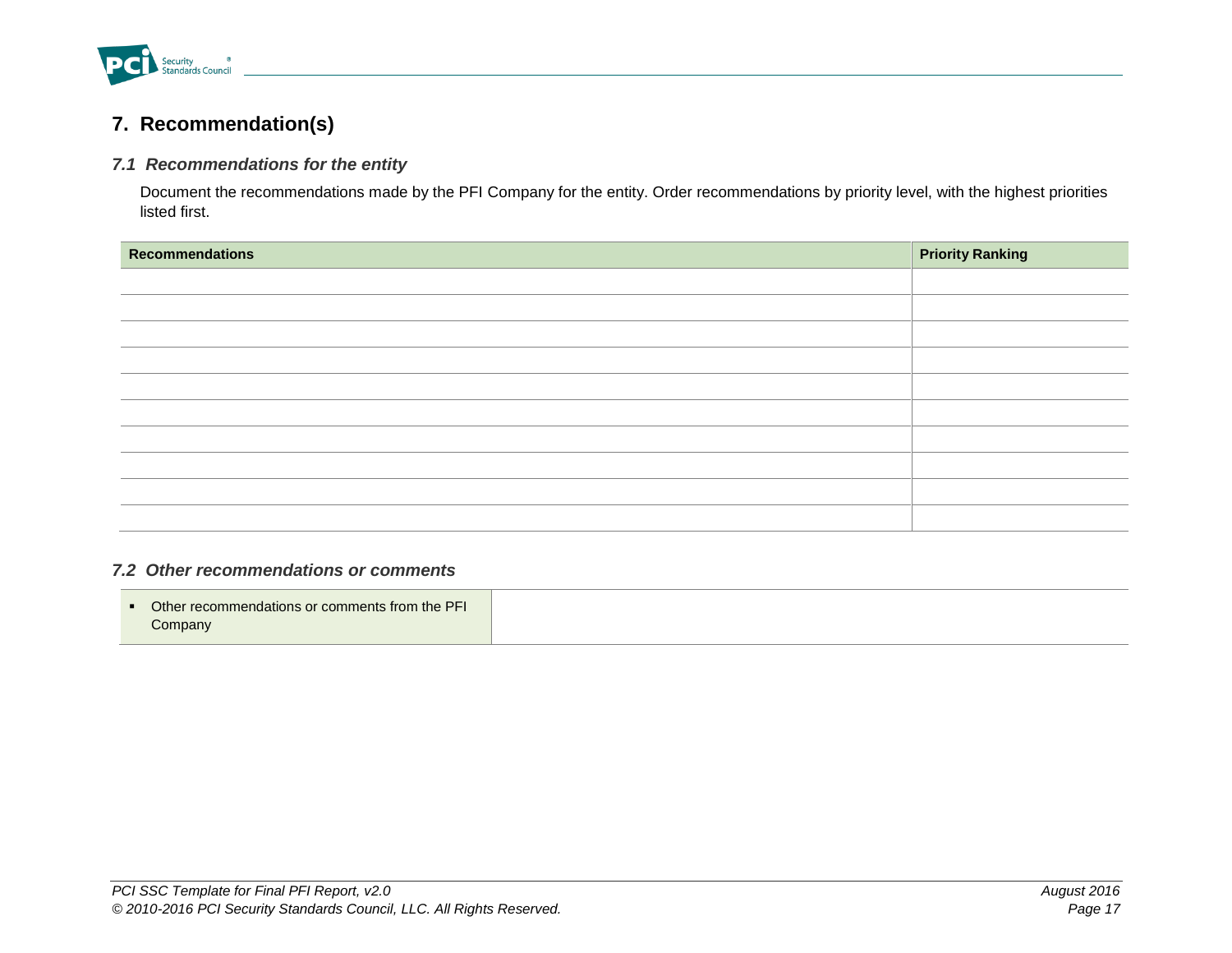

# <span id="page-21-0"></span>**Appendix A: PCI DSS Overview**

To assist in in identifying where compromised entities failed to fully adhere to the PCI DSS, PFI Companies are requested to submit a copy of Appendix A directly to PCI SSC via the portal. When completing this section do not include any information that identifies the Entity Under Investigation.

#### <span id="page-21-1"></span>*A.1 PCI DSS Summary*

| • Type of business entity                                                                                                                                                             | Merchant (brick and mortar,<br>e-commerce, or both) | $\Box$ Acquirer processor                                                                                                      | <b>Encryption Support Organization</b><br>(ESO) |
|---------------------------------------------------------------------------------------------------------------------------------------------------------------------------------------|-----------------------------------------------------|--------------------------------------------------------------------------------------------------------------------------------|-------------------------------------------------|
|                                                                                                                                                                                       | Prepaid issuer                                      | Issuer processor                                                                                                               | Payment application vendor                      |
|                                                                                                                                                                                       | Issuer                                              | ATM processor                                                                                                                  | $\Box$ Payment application reseller             |
|                                                                                                                                                                                       | $\Box$ Acquirer                                     | $\Box$ Third-party service provider<br>(webhosting; co-location; integrator<br>reseller)<br>Identify type of service provider: |                                                 |
|                                                                                                                                                                                       | Other (describe):<br>$\Box$                         |                                                                                                                                |                                                 |
| Summary statement for findings,<br>including factors that caused or<br>contributed to the breach. (For<br>example, memory-scraping<br>malware, remote access, SQL<br>injection, etc.) |                                                     |                                                                                                                                |                                                 |
| Indicate the version of the PCI<br>DSS used for this part of the<br>investigation                                                                                                     |                                                     |                                                                                                                                |                                                 |
| Did the entity utilize any<br>п<br>advanced payment technology<br>at the time of the compromise-<br>e.g., end-to-end encryption or<br>tokenization?                                   | Yes<br>$\Box$<br>$\Box$ No                          |                                                                                                                                |                                                 |
| If yes, provide details of the<br>product/solution in use.                                                                                                                            |                                                     |                                                                                                                                |                                                 |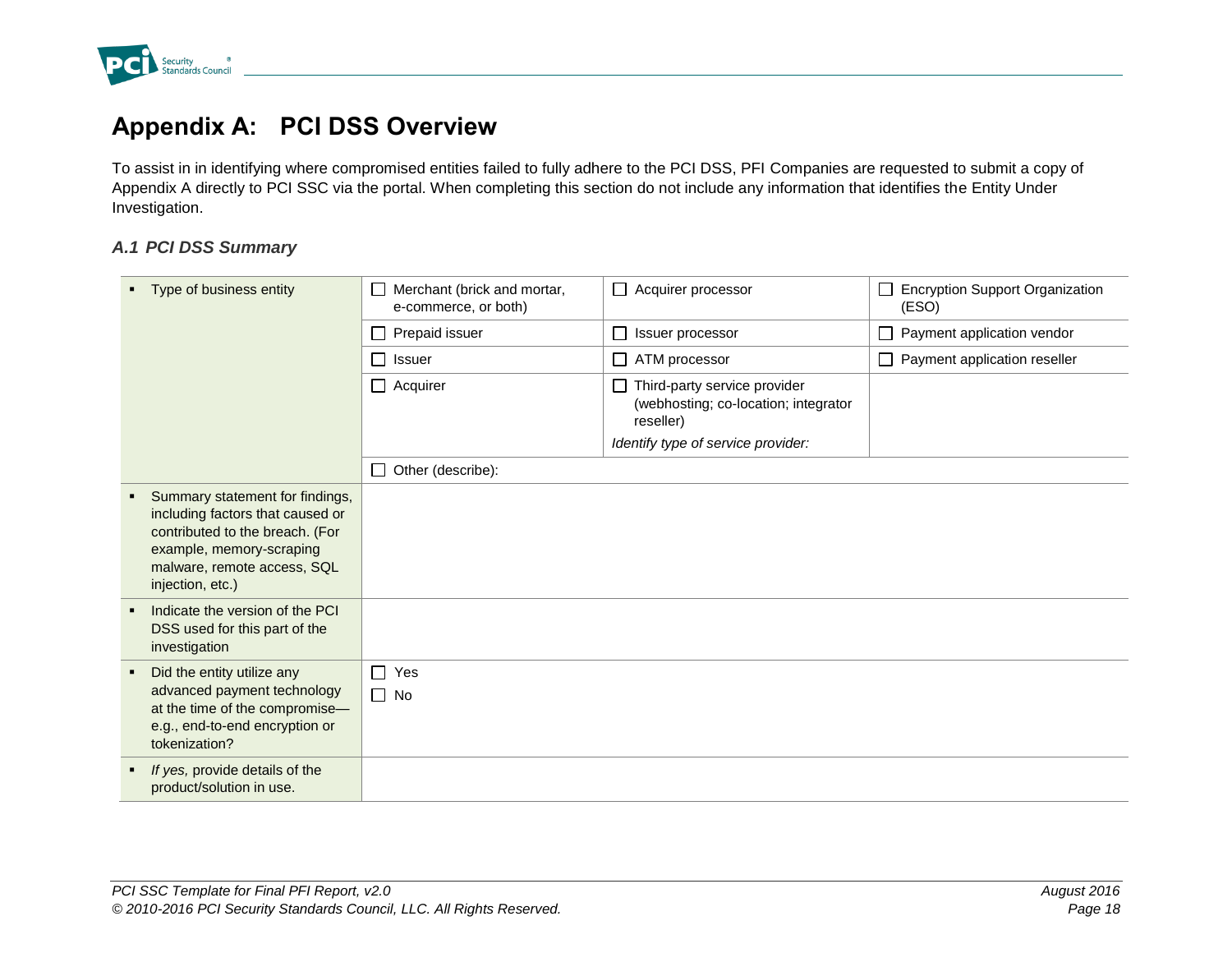

# <span id="page-22-0"></span>*A.2 PCI DSS Overview*

Based on findings identified in the forensic investigation, indicate the compliance status for each of the PCI DSS requirements.

Document the specific PCI DSS requirements and sub-requirements that were not in place at the time of the compromise and thus may have contributed to the compromise.

- <sup>1</sup> "Fully-assessed" is defined as an attestation by a QSA as part of the PFI Investigation, including a complete and thorough testing of all *sub requirements, in line with the same level of testing required of the PCI DSS in accordance with completing a Report on Compliance (ROC).*
- *<sup>2</sup> A "Yes" response to "In Place" may only be used for fully assessed requirements. Fully assessed is defined as an attestation by a QSA as part of the PFI Investigation, including a complete and thorough testing of all sub-requirements, in line with the same level of testing required of the PCI DSS in accordance with completing a Report on Compliance (ROC).*
- *<sup>3</sup> A "Partial Yes" response to "In Place" may only be used when:*
- *a) A requirement (e.g., Requirement 1) was only partially assessed under the PCI DSS; AND*
- *b) Investigation findings confirm that all sub-requirements that were assessed are "In Place."*

*A response of "Partial Yes" does not indicate full compliance with PCI DSS. A "Partial Yes" must not be used if any sub-requirement of the PCI DSS was assessed and found not "In Place."* 

*<sup>4</sup> A "No" response to "In Place" must be used if, at any time, a requirement or sub-requirement was assessed and found not "In Place."*

*<sup>5</sup> A "Not Assessed" response to "In Place" must be used if none of the sub-requirements, for a given requirement, were assessed.* 

*6 "Cause of breach" – the failure of meeting a PCI DSS requirement has provided an attacker access or the ability to access cardholder data.*

*<sup>7</sup> "Contribute to breach" – a PCI DSS requirement or sub-requirement has not been met that likely was a contributing factor to the exposure, breadth of attack, and/or ease by which the attacker(s) gained access to the cardholder data environment. By itself, a contributing factor is not the primary cause of the breach, but when combined with other unmet requirements/sub-requirements, it facilitated and/or contributed to the impact of the breach.*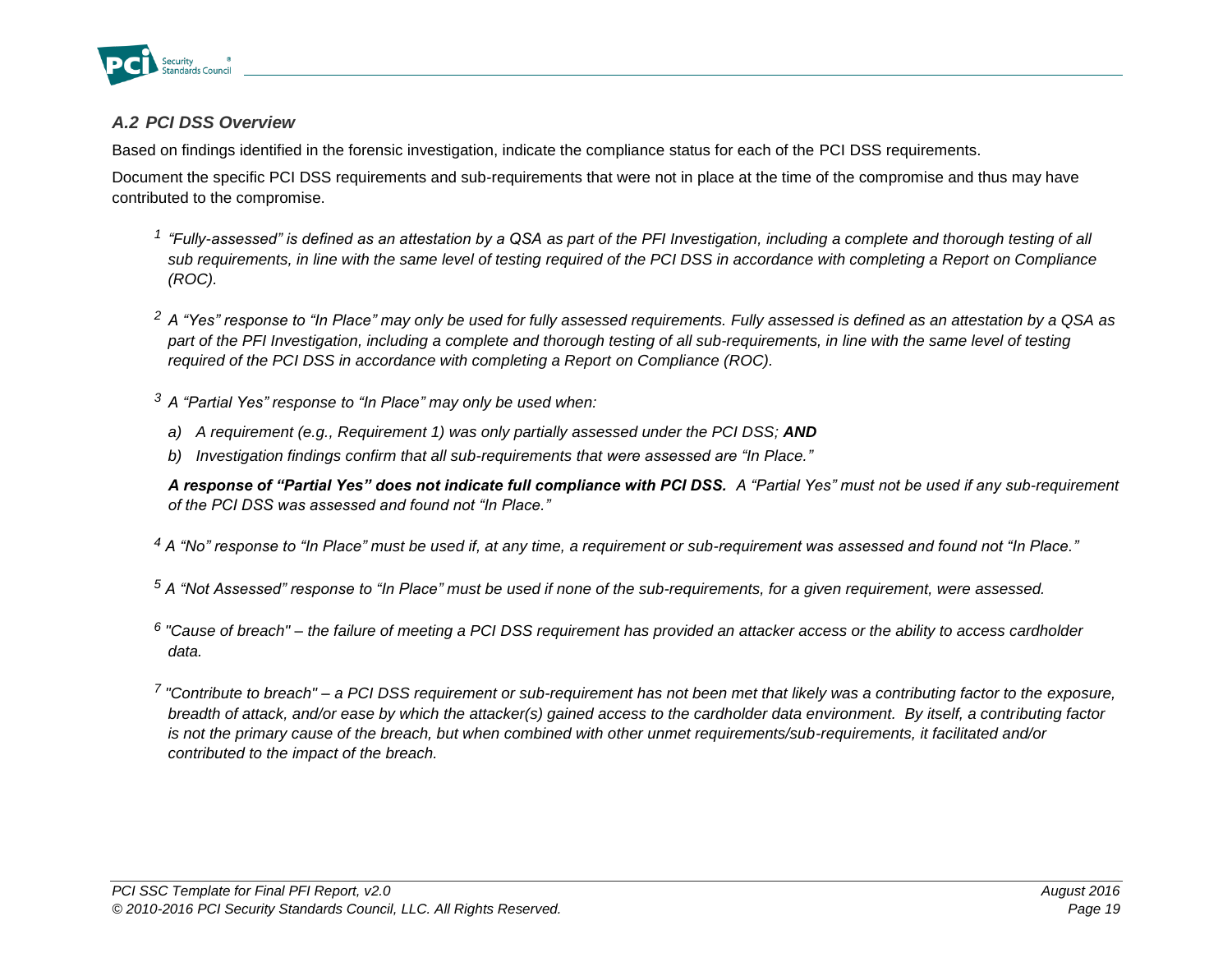

| <b>PCI DSS Requirement</b>                                                                                            | <b>Was</b><br><b>Requirement</b><br><b>Fully</b><br>Assessed? <sup>1</sup> | In Place                                                                                                        | <b>Cause of</b><br>breach? <sup>6</sup>   | <b>Contribute to</b><br>breach? $7$       | <b>Findings/Comments</b><br>(must be completed for all Requirements) |
|-----------------------------------------------------------------------------------------------------------------------|----------------------------------------------------------------------------|-----------------------------------------------------------------------------------------------------------------|-------------------------------------------|-------------------------------------------|----------------------------------------------------------------------|
| <b>Build and Maintain a Secure Network</b>                                                                            |                                                                            |                                                                                                                 |                                           |                                           |                                                                      |
| Requirement 1:<br>Install and maintain a<br>firewall configuration to<br>protect cardholder data                      | $\Box$ Yes<br>$\Box$ No                                                    | $\Box$ Yes <sup>2</sup><br>$\Box$ Partial Yes <sup>3</sup><br>$\Box$ No <sup>4</sup><br>$\Box$ Not Assessed $5$ | $\Box$ Yes<br>$\Box$ No<br>Unknown        | $\Box$ Yes<br>$\Box$ No<br>$\Box$ Unknown |                                                                      |
| Requirement 2:<br>Do not use vendor-<br>supplied defaults for<br>system passwords and<br>other security<br>parameters | $\Box$ Yes<br>$\Box$ No                                                    | $\Box$ Yes <sup>2</sup><br>$\Box$ Partial Yes <sup>3</sup><br>$\Box$ No <sup>4</sup><br>$\Box$ Not Assessed $5$ | $\Box$ Yes<br>$\Box$ No<br>□ Unknown      | $\Box$ Yes<br>$\Box$ No<br>$\Box$ Unknown |                                                                      |
| <b>Protect Cardholder Data</b>                                                                                        |                                                                            |                                                                                                                 |                                           |                                           |                                                                      |
| Requirement 3:<br>Protect stored<br>cardholder data                                                                   | $\Box$ Yes<br>$\Box$ No                                                    | $\Box$ Yes <sup>2</sup><br>$\Box$ Partial Yes <sup>3</sup><br>$\Box$ No <sup>4</sup><br>□ Not Assessed 5        | $\Box$ Yes<br>$\Box$ No<br>$\Box$ Unknown | $\Box$ Yes<br>$\Box$ No<br>$\Box$ Unknown |                                                                      |
| Requirement 4:<br>Encrypt transmission of<br>cardholder data across<br>open, public networks                          | $\Box$ Yes<br>$\Box$ No                                                    | $\Box$ Yes <sup>2</sup><br>$\Box$ Partial Yes <sup>3</sup><br>$\Box$ No <sup>4</sup><br>$\Box$ Not Assessed $5$ | $\Box$ Yes<br>$\Box$ No<br>□ Unknown      | $\Box$ Yes<br>$\Box$ No<br>□ Unknown      |                                                                      |
| <b>Maintain a Vulnerability Management Program</b>                                                                    |                                                                            |                                                                                                                 |                                           |                                           |                                                                      |
| Requirement 5:<br>Use and regularly<br>update anti-virus<br>software                                                  | $\Box$ Yes<br>$\Box$ No                                                    | $\Box$ Yes <sup>2</sup><br>$\Box$ Partial Yes <sup>3</sup><br>$\Box$ No <sup>4</sup><br>□ Not Assessed 5        | $\Box$ Yes<br>$\Box$ No<br>□ Unknown      | $\Box$ Yes<br>$\Box$ No<br>$\Box$ Unknown |                                                                      |
| Requirement 6:<br>Develop and maintain<br>secure systems and<br>applications                                          | $\Box$ Yes<br>$\Box$ No                                                    | $\Box$ Yes <sup>2</sup><br>$\Box$ Partial Yes <sup>3</sup><br>$\Box$ No <sup>4</sup><br>□ Not Assessed 5        | $\Box$ Yes<br>$\Box$ No<br>$\Box$ Unknown | $\Box$ Yes<br>$\Box$ No<br>$\Box$ Unknown |                                                                      |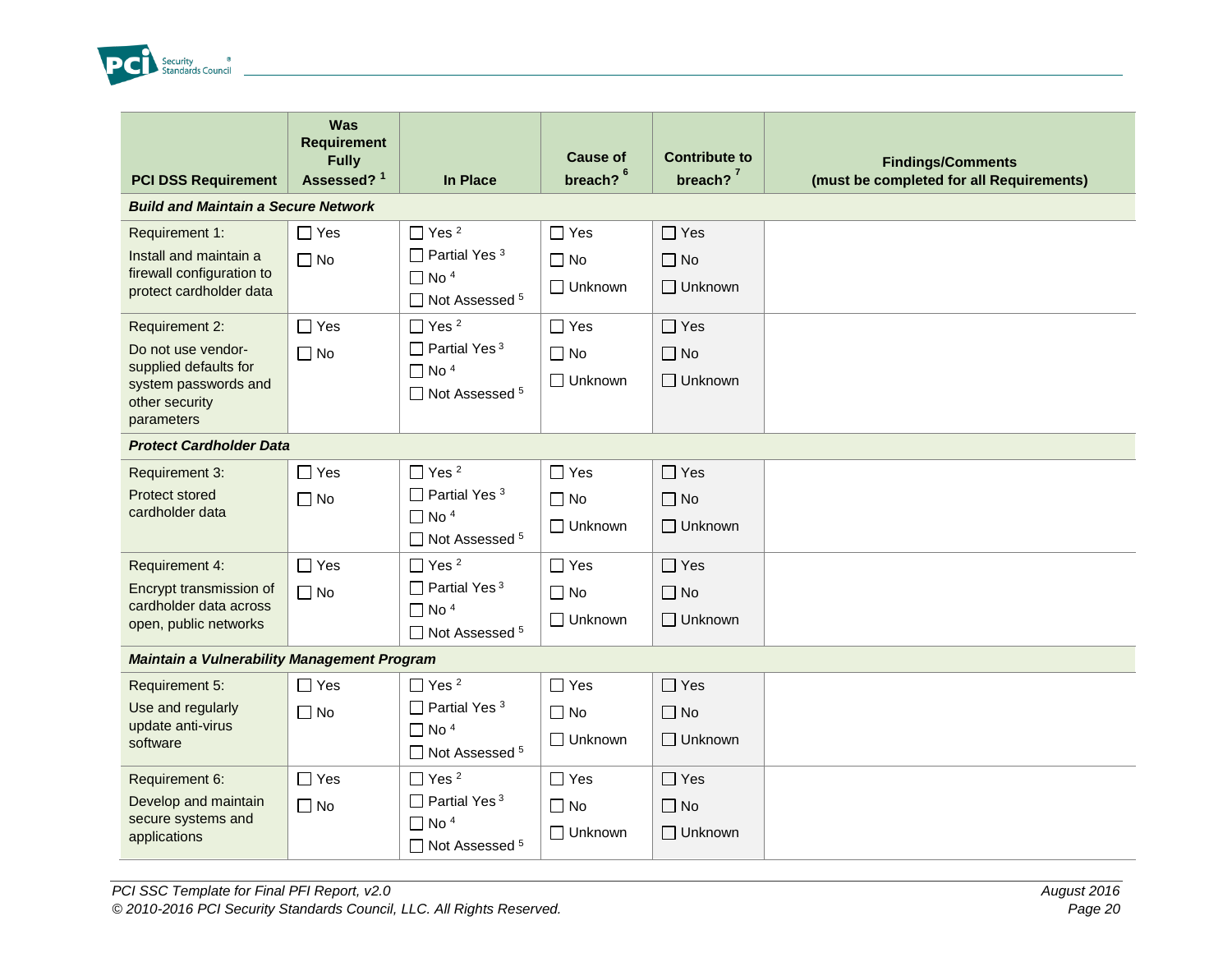

| <b>PCI DSS Requirement</b>                                                                        | Was<br><b>Requirement</b><br><b>Fully</b><br>Assessed? <sup>1</sup> | <b>In Place</b>                                                                                                     | <b>Cause of</b><br>breach? <sup>6</sup>   | <b>Contribute to</b><br>breach? $7$       | <b>Findings/Comments</b><br>(must be completed for all Requirements) |  |
|---------------------------------------------------------------------------------------------------|---------------------------------------------------------------------|---------------------------------------------------------------------------------------------------------------------|-------------------------------------------|-------------------------------------------|----------------------------------------------------------------------|--|
| <b>Implement Strong Access Control Measures</b>                                                   |                                                                     |                                                                                                                     |                                           |                                           |                                                                      |  |
| Requirement 7:<br>Restrict access to<br>cardholder data by<br>business need-to-know               | $\Box$ Yes<br>$\Box$ No                                             | $\Box$ Yes <sup>2</sup><br>$\Box$ Partial Yes <sup>3</sup><br>$\Box$ No <sup>4</sup><br>$\Box$ Not Assessed $5$     | $\Box$ Yes<br>$\Box$ No<br>$\Box$ Unknown | $\Box$ Yes<br>$\Box$ No<br>$\Box$ Unknown |                                                                      |  |
| Requirement 8:<br>Assign a unique ID to<br>each person with<br>computer access                    | $\Box$ Yes<br>$\Box$ No                                             | $\Box$ Yes <sup>2</sup><br>$\Box$ Partial Yes <sup>3</sup><br>$\Box$ No <sup>4</sup><br>□ Not Assessed <sup>5</sup> | $\Box$ Yes<br>$\Box$ No<br>$\Box$ Unknown | $\Box$ Yes<br>$\Box$ No<br>$\Box$ Unknown |                                                                      |  |
| Requirement 9:<br>Restrict physical access<br>to cardholder data                                  | $\Box$ Yes<br>$\Box$ No                                             | $\Box$ Yes <sup>2</sup><br>$\Box$ Partial Yes <sup>3</sup><br>$\Box$ No <sup>4</sup><br>□ Not Assessed 5            | $\Box$ Yes<br>$\Box$ No<br>$\Box$ Unknown | $\Box$ Yes<br>$\Box$ No<br>$\Box$ Unknown |                                                                      |  |
| <b>Regularly Monitor and Test Networks</b>                                                        |                                                                     |                                                                                                                     |                                           |                                           |                                                                      |  |
| Requirement 10:<br>Track and monitor all<br>access to network<br>resources and<br>cardholder data | $\Box$ Yes<br>$\Box$ No                                             | $\Box$ Yes <sup>2</sup><br>$\Box$ Partial Yes <sup>3</sup><br>$\Box$ No <sup>4</sup><br>□ Not Assessed <sup>5</sup> | $\Box$ Yes<br>$\Box$ No<br>$\Box$ Unknown | $\Box$ Yes<br>$\Box$ No<br>$\Box$ Unknown |                                                                      |  |
| Requirement 11:<br><b>Regularly test security</b><br>systems and processes                        | $\Box$ Yes<br>$\Box$ No                                             | $\Box$ Yes <sup>2</sup><br>$\Box$ Partial Yes <sup>3</sup><br>$\Box$ No <sup>4</sup><br>$\Box$ Not Assessed $5$     | $\Box$ Yes<br>$\Box$ No<br>$\Box$ Unknown | $\Box$ Yes<br>$\Box$ No<br>$\Box$ Unknown |                                                                      |  |
| <b>Maintain an Information Security Policy</b>                                                    |                                                                     |                                                                                                                     |                                           |                                           |                                                                      |  |
| Requirement 12:<br>Maintain a policy that<br>addresses information<br>security                    | $\Box$ Yes<br>$\Box$ No                                             | $\Box$ Yes <sup>2</sup><br>$\Box$ Partial Yes <sup>3</sup><br>$\Box$ No <sup>4</sup><br>□ Not Assessed 5            | $\Box$ Yes<br>$\Box$ No<br>$\Box$ Unknown | $\Box$ Yes<br>$\Box$ No<br>$\Box$ Unknown |                                                                      |  |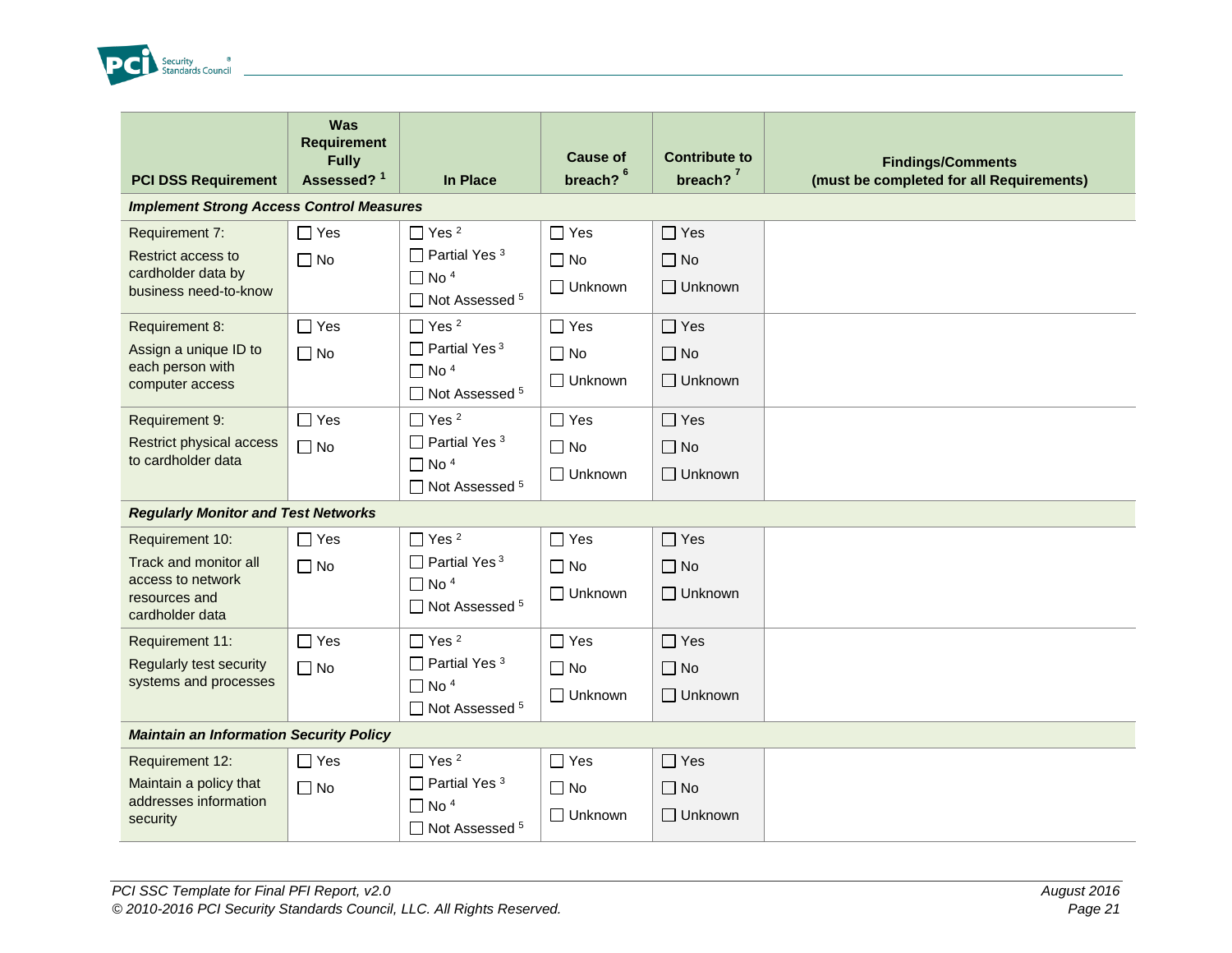

# <span id="page-25-0"></span>**Appendix B: Threat Indicator Information**

#### <span id="page-25-1"></span>*B.1 Threat Indicator Summary*

Complete the following table with the following detailed threat indicator information.

- Indicator Types are host, application, and network signs associated with an intrusion. These may include Internet Protocol (IP) addresses, URLs, registry settings, filenames and locations, domain names, e-mail addresses, and network protocols.
- Action or kill-chain phase refers to the point in the attack cycle or intrusion the indicator is associated with. Examples are: Reconnaissance, Weaponization, Delivery, Exploitation, Command-and-control, and Exfiltration.
- For identified malicious IPs, include any information related to malicious IPs (e.g., part of hacker group, TOR, or anonymous relay addresses) in the description.

Copy the below table and add additional tables as needed for each exploit file. Optionally, if you would like to provide extended data on the exploits, complete this and then add a separate annex at the end of this report (with a reference noted in this section to the annex).

| <b>Indicator File</b> | <b>Indicator Type</b>              | Date and Time                      | <b>Action or kill-chain</b> |  |  |
|-----------------------|------------------------------------|------------------------------------|-----------------------------|--|--|
| Description:          |                                    |                                    |                             |  |  |
|                       | <b>File Name</b>                   | <b>Description/File Type</b>       | <b>File Size</b>            |  |  |
|                       |                                    |                                    |                             |  |  |
|                       | <b>Hash Type and Value</b>         | <b>IP Address(es)</b>              | <b>Registry Settings</b>    |  |  |
|                       |                                    |                                    |                             |  |  |
|                       | <b>Domain</b>                      | <b>Domain Time of Lookup</b>       | <b>System Path</b>          |  |  |
|                       |                                    |                                    |                             |  |  |
|                       | <b>Targeted E-mail Address(es)</b> | <b>Additional data (as needed)</b> |                             |  |  |
|                       |                                    |                                    |                             |  |  |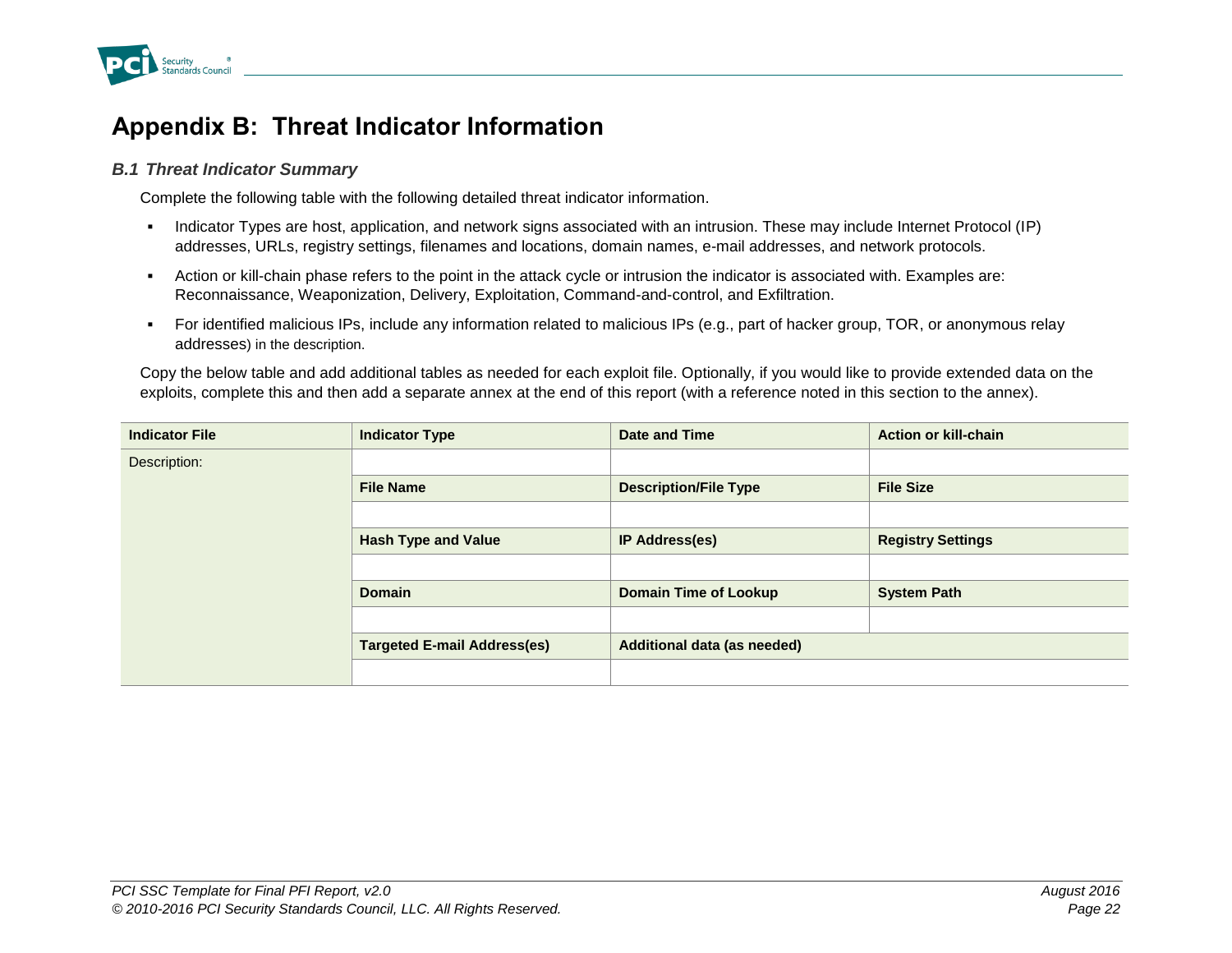

# <span id="page-26-0"></span>**Appendix C: Impacted Entities**

Complete the required Excel spreadsheet for all entities which may have been impacted by this breach.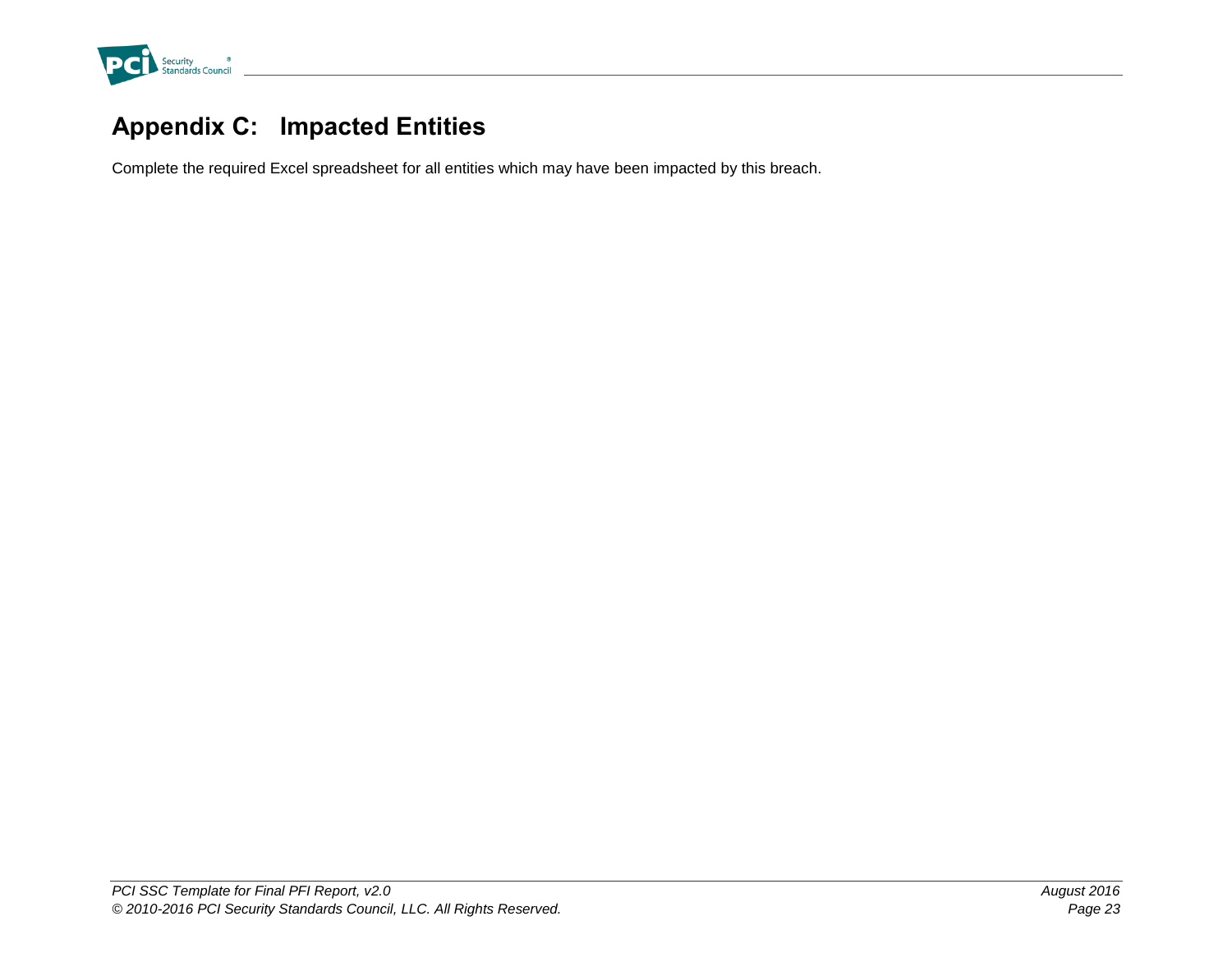

# <span id="page-27-0"></span>**Appendix D: List of Attack Vectors/Intrusion Root Causes/Contributing Factors**

This appendix is for informational purposes.

One or more of the attack vector types, Intrusion Root Causes, and Contributing Factors listed below are to be used in completing the "Cause of the Intrusion" at Executive Summary of Findings above.

| <b>Vector</b><br>Type | <b>Specifics</b>                                       | <b>Vector</b><br><b>Type</b> | <b>Specifics</b>                                 |
|-----------------------|--------------------------------------------------------|------------------------------|--------------------------------------------------|
|                       | Host - Auto login enabled                              |                              | Network - Default configurations in use          |
|                       | Host - Local accounts are default/unsecured            |                              | Network - Default passwords in use               |
|                       | Host - Local accounts have weak passwords              |                              | Network - Default/common ports allowed or in use |
|                       | Host - No/limited system hardening                     |                              | Network - Network accounts have weak passwords   |
|                       | Host - No/limited system logging                       |                              | Network - No ACLs present/in-use                 |
|                       | Host - System allows insecure remote access            |                              | Network - No anti-virus/anti-malware             |
|                       | Host - System contains PAN/track data                  |                              | Network - No encryption                          |
| <b>Host</b>           | Host - System has unrestricted network/Internet access | <b>Network</b>               | Network - No firewall present                    |
|                       | Host - System interfaces with POS environment          |                              | Network - No ingress/egress filtering            |
|                       | Host - System lacks anti-virus/anti-malware/HIPS       |                              | Network - No network segmentation                |
|                       | Host – System not inventoried/accounted                |                              | Network - No secured remote access               |
|                       | Host - System not patched/maintained                   |                              | Network – No security monitoring                 |
|                       | Host - System runs high-risk/insecure applications     |                              | Network - No separate POS environment            |
|                       | Host - System runs non-standard/proprietary software   |                              | Network - No/insufficient logging                |
|                       | Host - System used for personal reasons                |                              | Network – Use of insecure protocols              |

| <b>Vector</b><br>Type | <b>Specifics</b>                                 |  |  |  |  |
|-----------------------|--------------------------------------------------|--|--|--|--|
|                       | Network – Default configurations in use          |  |  |  |  |
|                       | Network - Default passwords in use               |  |  |  |  |
|                       | Network - Default/common ports allowed or in use |  |  |  |  |
|                       | Network – Network accounts have weak passwords   |  |  |  |  |
|                       | Network - No ACLs present/in-use                 |  |  |  |  |
|                       | Network - No anti-virus/anti-malware             |  |  |  |  |
|                       | Network – No encryption                          |  |  |  |  |
| <b>Network</b>        | Network – No firewall present                    |  |  |  |  |
|                       | Network – No ingress/egress filtering            |  |  |  |  |
|                       | Network - No network segmentation                |  |  |  |  |
|                       | Network – No secured remote access               |  |  |  |  |
|                       | Network - No security monitoring                 |  |  |  |  |
|                       | Network - No separate POS environment            |  |  |  |  |
|                       | Network - No/insufficient logging                |  |  |  |  |
|                       | Network – Use of insecure protocols              |  |  |  |  |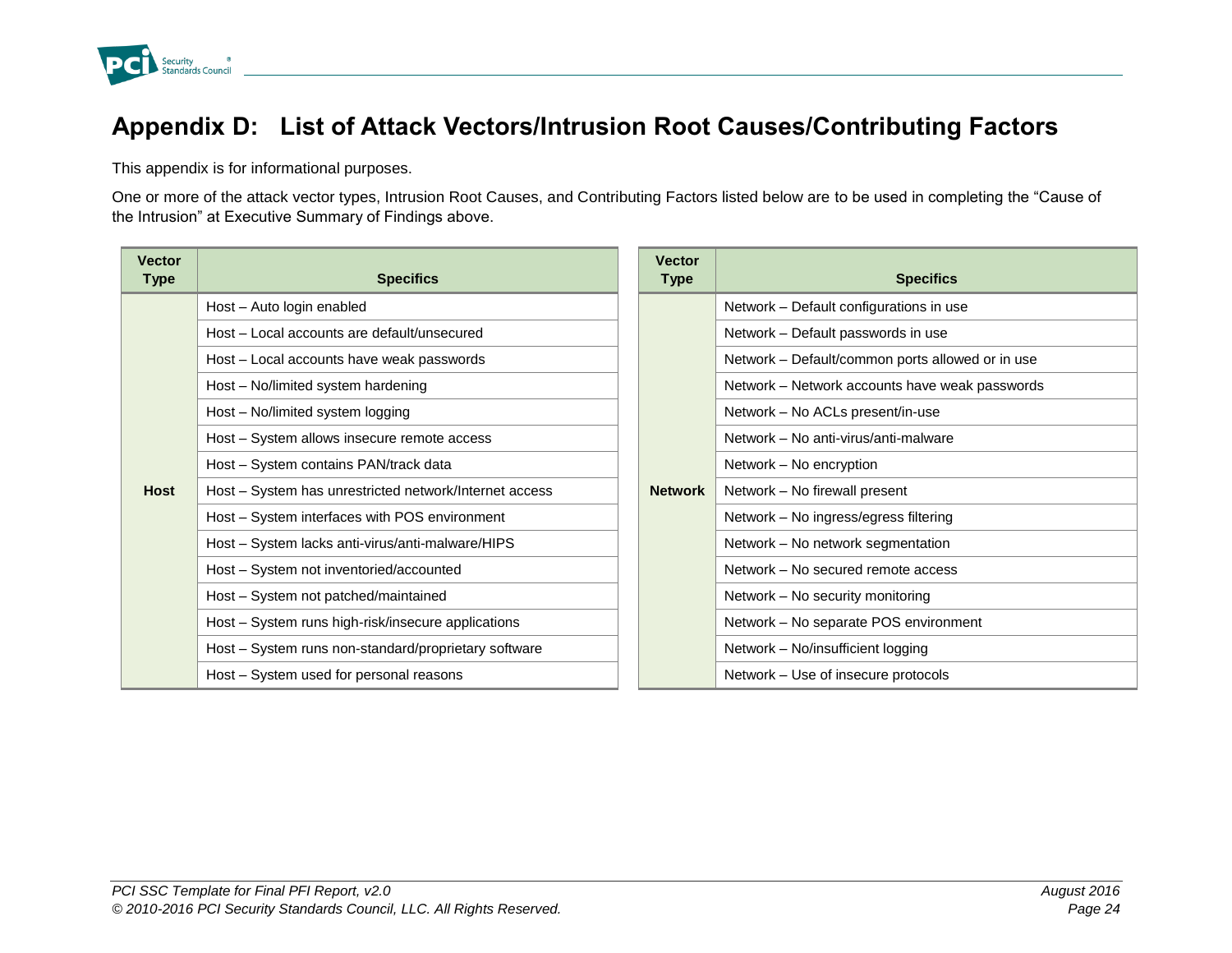

| Remote Access - No monitoring/logging of remote access<br>Remote Access - Use of default passwords/accounts<br>Remote Access - Out-dated/known vulnerable<br>Remote Access - Use of default/out-of-box configurat<br>hardware/software in use<br>Remote<br>Remote<br>Remote Access - Use of insecure remote software (e<br>Remote Access - Remote access forwarding allowed<br><b>Access</b><br><b>Access</b><br>Remote Access - Use of known POS vendor defaults<br>Remote Access - Remote access left permanently enabled<br>Remote Access - Unrestricted remote access allowed<br>Remote Access - Use of weak passwords<br>Remote Access - Use of blackbox/proprietary hardware/software<br>Web Attack - Allocation of Resources Without Limits or<br>Web Attack - Incorrect Permission Assignment for Cr<br>Throttling<br>Resource<br>Web Attack - Buffer Access with Incorrect Length Value<br>Web Attack - Information Exposure Through an Error<br>Web Attack - Buffer Copy without Checking Size of Input<br>Web Attack - Integer Overflow or Wraparound<br>(Classic Buffer Overflow)<br>Web Attack - Cross-site Request Forgery (CSRF)<br>Web Attack - Missing Authentication for Critical Funct<br>Web Attack - Download of Code Without Integrity Check<br>Web Attack - Missing Encryption of Sensitive Data<br>Web Attack - Race Condition<br>Web Attack - Improper Access Control (Authorization)<br>Web Attack - Reliance on Untrusted Inputs in a Secu<br>Web Attack - Improper Check for Unusual or Exceptional<br><b>Web</b><br><b>Web</b><br>Conditions<br>Decision<br><b>Attack</b><br><b>Attack</b><br>Web Attack - Improper Control of Filename for Include/Require<br>Web Attack - Unrestricted Upload of File with Danger<br>Statement in PHP Program (PHP File Inclusion)<br>Web Attack - Improper Limitation of a Pathname to a Restricted<br>Web Attack - URL Redirection to Untrusted Site (Ope<br>Directory (Path Traversal)<br>Web Attack - Improper Sanitization of Special Elements used in<br>Web Attack - Use of a Broken or Risky Cryptographic<br>an OS Command (OS Command Injection)<br>Web Attack - Improper Sanitization of Special Elements used in<br>Web Attack - Use of Hard-coded Credentials<br>an SQL Command (SQL Injection)<br>Web Attack - Improper Validation of Array Index<br>Web Attack - Failure to Preserve Web Page Structure<br>site Scripting)<br>Web Attack - Incorrect Calculation of Buffer Size | <b>Vector</b><br><b>Type</b> | <b>Specifics</b> | <b>Vector</b><br><b>Type</b> | <b>Specifics</b> |
|---------------------------------------------------------------------------------------------------------------------------------------------------------------------------------------------------------------------------------------------------------------------------------------------------------------------------------------------------------------------------------------------------------------------------------------------------------------------------------------------------------------------------------------------------------------------------------------------------------------------------------------------------------------------------------------------------------------------------------------------------------------------------------------------------------------------------------------------------------------------------------------------------------------------------------------------------------------------------------------------------------------------------------------------------------------------------------------------------------------------------------------------------------------------------------------------------------------------------------------------------------------------------------------------------------------------------------------------------------------------------------------------------------------------------------------------------------------------------------------------------------------------------------------------------------------------------------------------------------------------------------------------------------------------------------------------------------------------------------------------------------------------------------------------------------------------------------------------------------------------------------------------------------------------------------------------------------------------------------------------------------------------------------------------------------------------------------------------------------------------------------------------------------------------------------------------------------------------------------------------------------------------------------------------------------------------------------------------------------------------------------------------------------------------------------------------------------------|------------------------------|------------------|------------------------------|------------------|
|                                                                                                                                                                                                                                                                                                                                                                                                                                                                                                                                                                                                                                                                                                                                                                                                                                                                                                                                                                                                                                                                                                                                                                                                                                                                                                                                                                                                                                                                                                                                                                                                                                                                                                                                                                                                                                                                                                                                                                                                                                                                                                                                                                                                                                                                                                                                                                                                                                                               |                              |                  |                              |                  |
|                                                                                                                                                                                                                                                                                                                                                                                                                                                                                                                                                                                                                                                                                                                                                                                                                                                                                                                                                                                                                                                                                                                                                                                                                                                                                                                                                                                                                                                                                                                                                                                                                                                                                                                                                                                                                                                                                                                                                                                                                                                                                                                                                                                                                                                                                                                                                                                                                                                               |                              |                  |                              |                  |
|                                                                                                                                                                                                                                                                                                                                                                                                                                                                                                                                                                                                                                                                                                                                                                                                                                                                                                                                                                                                                                                                                                                                                                                                                                                                                                                                                                                                                                                                                                                                                                                                                                                                                                                                                                                                                                                                                                                                                                                                                                                                                                                                                                                                                                                                                                                                                                                                                                                               |                              |                  |                              |                  |
|                                                                                                                                                                                                                                                                                                                                                                                                                                                                                                                                                                                                                                                                                                                                                                                                                                                                                                                                                                                                                                                                                                                                                                                                                                                                                                                                                                                                                                                                                                                                                                                                                                                                                                                                                                                                                                                                                                                                                                                                                                                                                                                                                                                                                                                                                                                                                                                                                                                               |                              |                  |                              |                  |
|                                                                                                                                                                                                                                                                                                                                                                                                                                                                                                                                                                                                                                                                                                                                                                                                                                                                                                                                                                                                                                                                                                                                                                                                                                                                                                                                                                                                                                                                                                                                                                                                                                                                                                                                                                                                                                                                                                                                                                                                                                                                                                                                                                                                                                                                                                                                                                                                                                                               |                              |                  |                              |                  |
|                                                                                                                                                                                                                                                                                                                                                                                                                                                                                                                                                                                                                                                                                                                                                                                                                                                                                                                                                                                                                                                                                                                                                                                                                                                                                                                                                                                                                                                                                                                                                                                                                                                                                                                                                                                                                                                                                                                                                                                                                                                                                                                                                                                                                                                                                                                                                                                                                                                               |                              |                  |                              |                  |
|                                                                                                                                                                                                                                                                                                                                                                                                                                                                                                                                                                                                                                                                                                                                                                                                                                                                                                                                                                                                                                                                                                                                                                                                                                                                                                                                                                                                                                                                                                                                                                                                                                                                                                                                                                                                                                                                                                                                                                                                                                                                                                                                                                                                                                                                                                                                                                                                                                                               |                              |                  |                              |                  |
|                                                                                                                                                                                                                                                                                                                                                                                                                                                                                                                                                                                                                                                                                                                                                                                                                                                                                                                                                                                                                                                                                                                                                                                                                                                                                                                                                                                                                                                                                                                                                                                                                                                                                                                                                                                                                                                                                                                                                                                                                                                                                                                                                                                                                                                                                                                                                                                                                                                               |                              |                  |                              |                  |
|                                                                                                                                                                                                                                                                                                                                                                                                                                                                                                                                                                                                                                                                                                                                                                                                                                                                                                                                                                                                                                                                                                                                                                                                                                                                                                                                                                                                                                                                                                                                                                                                                                                                                                                                                                                                                                                                                                                                                                                                                                                                                                                                                                                                                                                                                                                                                                                                                                                               |                              |                  |                              |                  |
|                                                                                                                                                                                                                                                                                                                                                                                                                                                                                                                                                                                                                                                                                                                                                                                                                                                                                                                                                                                                                                                                                                                                                                                                                                                                                                                                                                                                                                                                                                                                                                                                                                                                                                                                                                                                                                                                                                                                                                                                                                                                                                                                                                                                                                                                                                                                                                                                                                                               |                              |                  |                              |                  |
|                                                                                                                                                                                                                                                                                                                                                                                                                                                                                                                                                                                                                                                                                                                                                                                                                                                                                                                                                                                                                                                                                                                                                                                                                                                                                                                                                                                                                                                                                                                                                                                                                                                                                                                                                                                                                                                                                                                                                                                                                                                                                                                                                                                                                                                                                                                                                                                                                                                               |                              |                  |                              |                  |
|                                                                                                                                                                                                                                                                                                                                                                                                                                                                                                                                                                                                                                                                                                                                                                                                                                                                                                                                                                                                                                                                                                                                                                                                                                                                                                                                                                                                                                                                                                                                                                                                                                                                                                                                                                                                                                                                                                                                                                                                                                                                                                                                                                                                                                                                                                                                                                                                                                                               |                              |                  |                              |                  |
|                                                                                                                                                                                                                                                                                                                                                                                                                                                                                                                                                                                                                                                                                                                                                                                                                                                                                                                                                                                                                                                                                                                                                                                                                                                                                                                                                                                                                                                                                                                                                                                                                                                                                                                                                                                                                                                                                                                                                                                                                                                                                                                                                                                                                                                                                                                                                                                                                                                               |                              |                  |                              |                  |
|                                                                                                                                                                                                                                                                                                                                                                                                                                                                                                                                                                                                                                                                                                                                                                                                                                                                                                                                                                                                                                                                                                                                                                                                                                                                                                                                                                                                                                                                                                                                                                                                                                                                                                                                                                                                                                                                                                                                                                                                                                                                                                                                                                                                                                                                                                                                                                                                                                                               |                              |                  |                              |                  |
|                                                                                                                                                                                                                                                                                                                                                                                                                                                                                                                                                                                                                                                                                                                                                                                                                                                                                                                                                                                                                                                                                                                                                                                                                                                                                                                                                                                                                                                                                                                                                                                                                                                                                                                                                                                                                                                                                                                                                                                                                                                                                                                                                                                                                                                                                                                                                                                                                                                               |                              |                  |                              |                  |
|                                                                                                                                                                                                                                                                                                                                                                                                                                                                                                                                                                                                                                                                                                                                                                                                                                                                                                                                                                                                                                                                                                                                                                                                                                                                                                                                                                                                                                                                                                                                                                                                                                                                                                                                                                                                                                                                                                                                                                                                                                                                                                                                                                                                                                                                                                                                                                                                                                                               |                              |                  |                              |                  |
|                                                                                                                                                                                                                                                                                                                                                                                                                                                                                                                                                                                                                                                                                                                                                                                                                                                                                                                                                                                                                                                                                                                                                                                                                                                                                                                                                                                                                                                                                                                                                                                                                                                                                                                                                                                                                                                                                                                                                                                                                                                                                                                                                                                                                                                                                                                                                                                                                                                               |                              |                  |                              |                  |
|                                                                                                                                                                                                                                                                                                                                                                                                                                                                                                                                                                                                                                                                                                                                                                                                                                                                                                                                                                                                                                                                                                                                                                                                                                                                                                                                                                                                                                                                                                                                                                                                                                                                                                                                                                                                                                                                                                                                                                                                                                                                                                                                                                                                                                                                                                                                                                                                                                                               |                              |                  |                              |                  |
|                                                                                                                                                                                                                                                                                                                                                                                                                                                                                                                                                                                                                                                                                                                                                                                                                                                                                                                                                                                                                                                                                                                                                                                                                                                                                                                                                                                                                                                                                                                                                                                                                                                                                                                                                                                                                                                                                                                                                                                                                                                                                                                                                                                                                                                                                                                                                                                                                                                               |                              |                  |                              |                  |

| <b>Specifics</b>                                                                                               | <b>Vector</b><br><b>Type</b> | <b>Specifics</b>                                                      |  |
|----------------------------------------------------------------------------------------------------------------|------------------------------|-----------------------------------------------------------------------|--|
| Remote Access - No monitoring/logging of remote access                                                         |                              | Remote Access - Use of default passwords/accounts                     |  |
| Remote Access - Out-dated/known vulnerable<br>hardware/software in use                                         |                              | Remote Access - Use of default/out-of-box configuration               |  |
| Remote Access - Remote access forwarding allowed                                                               | Remote                       | Remote Access - Use of insecure remote software (e.g., VNC)           |  |
| Remote Access - Remote access left permanently enabled                                                         | <b>Access</b>                | Remote Access - Use of known POS vendor defaults                      |  |
| Remote Access - Unrestricted remote access allowed                                                             |                              | Remote Access - Use of weak passwords                                 |  |
| Remote Access - Use of blackbox/proprietary hardware/software                                                  |                              |                                                                       |  |
| Web Attack - Allocation of Resources Without Limits or<br>Throttling                                           |                              | Web Attack - Incorrect Permission Assignment for Critical<br>Resource |  |
| Web Attack - Buffer Access with Incorrect Length Value                                                         |                              | Web Attack - Information Exposure Through an Error Message            |  |
| Web Attack - Buffer Copy without Checking Size of Input<br>(Classic Buffer Overflow)                           |                              | Web Attack - Integer Overflow or Wraparound                           |  |
| Web Attack - Cross-site Request Forgery (CSRF)                                                                 |                              | Web Attack - Missing Authentication for Critical Function             |  |
| Web Attack - Download of Code Without Integrity Check                                                          |                              | Web Attack - Missing Encryption of Sensitive Data                     |  |
| Web Attack - Improper Access Control (Authorization)                                                           |                              | Web Attack - Race Condition                                           |  |
| Web Attack - Improper Check for Unusual or Exceptional<br>Conditions                                           | Web                          | Web Attack - Reliance on Untrusted Inputs in a Security<br>Decision   |  |
| Web Attack - Improper Control of Filename for Include/Require<br>Statement in PHP Program (PHP File Inclusion) | <b>Attack</b>                | Web Attack - Unrestricted Upload of File with Dangerous Type          |  |
| Web Attack - Improper Limitation of a Pathname to a Restricted<br>Directory (Path Traversal)                   |                              | Web Attack - URL Redirection to Untrusted Site (Open Redirect)        |  |
| Web Attack - Improper Sanitization of Special Elements used in<br>an OS Command (OS Command Injection)         |                              | Web Attack - Use of a Broken or Risky Cryptographic Algorithm         |  |
| Web Attack - Improper Sanitization of Special Elements used in<br>an SQL Command (SQL Injection)               |                              | Web Attack – Use of Hard-coded Credentials                            |  |
| Web Attack - Improper Validation of Array Index                                                                |                              | Web Attack - Failure to Preserve Web Page Structure (Cross-           |  |
| Web Attack - Incorrect Calculation of Buffer Size                                                              |                              | site Scripting)                                                       |  |
|                                                                                                                |                              |                                                                       |  |